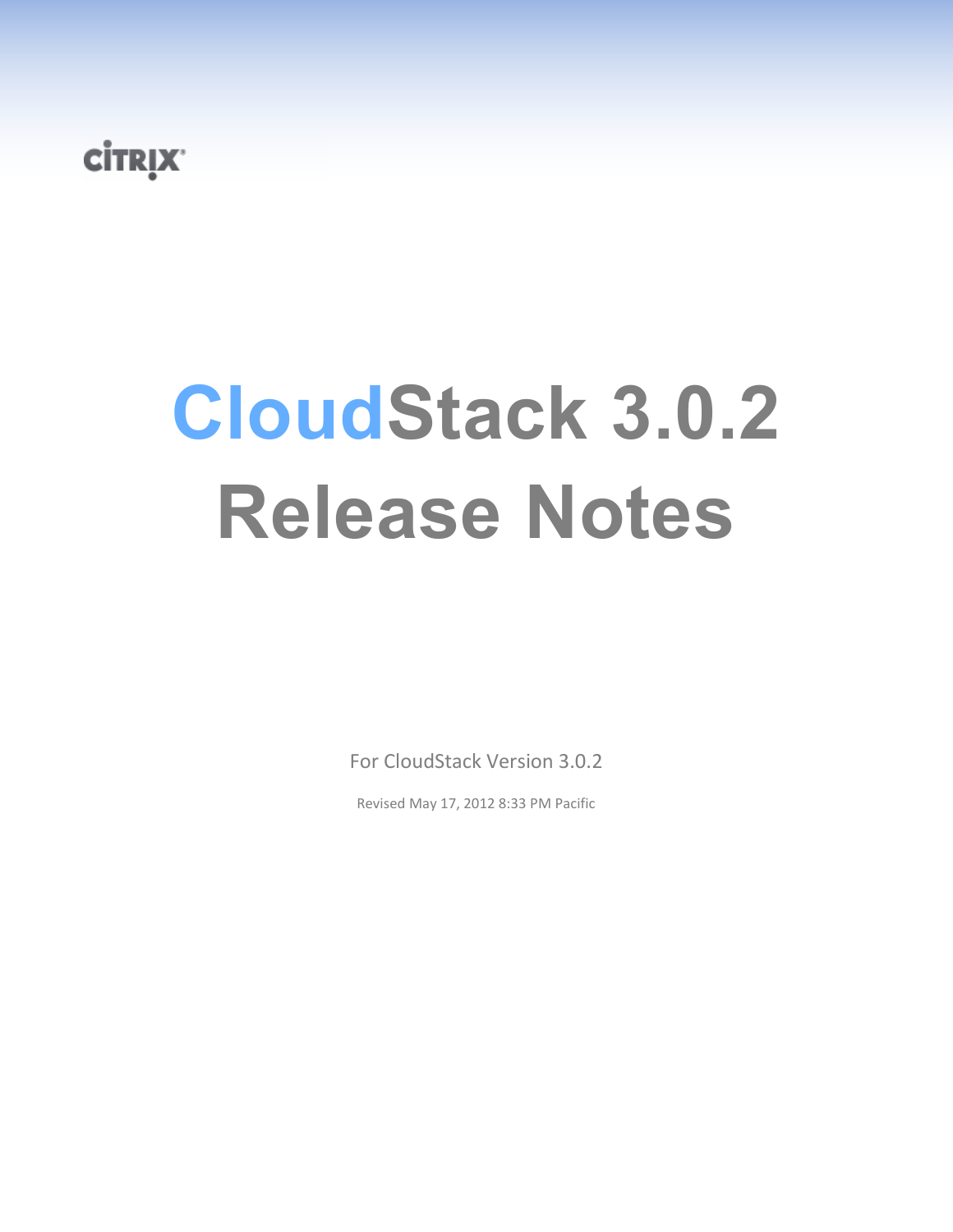© 2011, 2012 Citrix Systems, Inc. All rights reserved. Specifications are subject to change without notice. Citrix Systems, Inc., the Citrix logo, Citrix XenServer, Citrix XenCenter, and CloudStack are trademarks or registered trademarks of Citrix Systems, Inc. All other brands or products are trademarks or registered trademarks of their respective holders.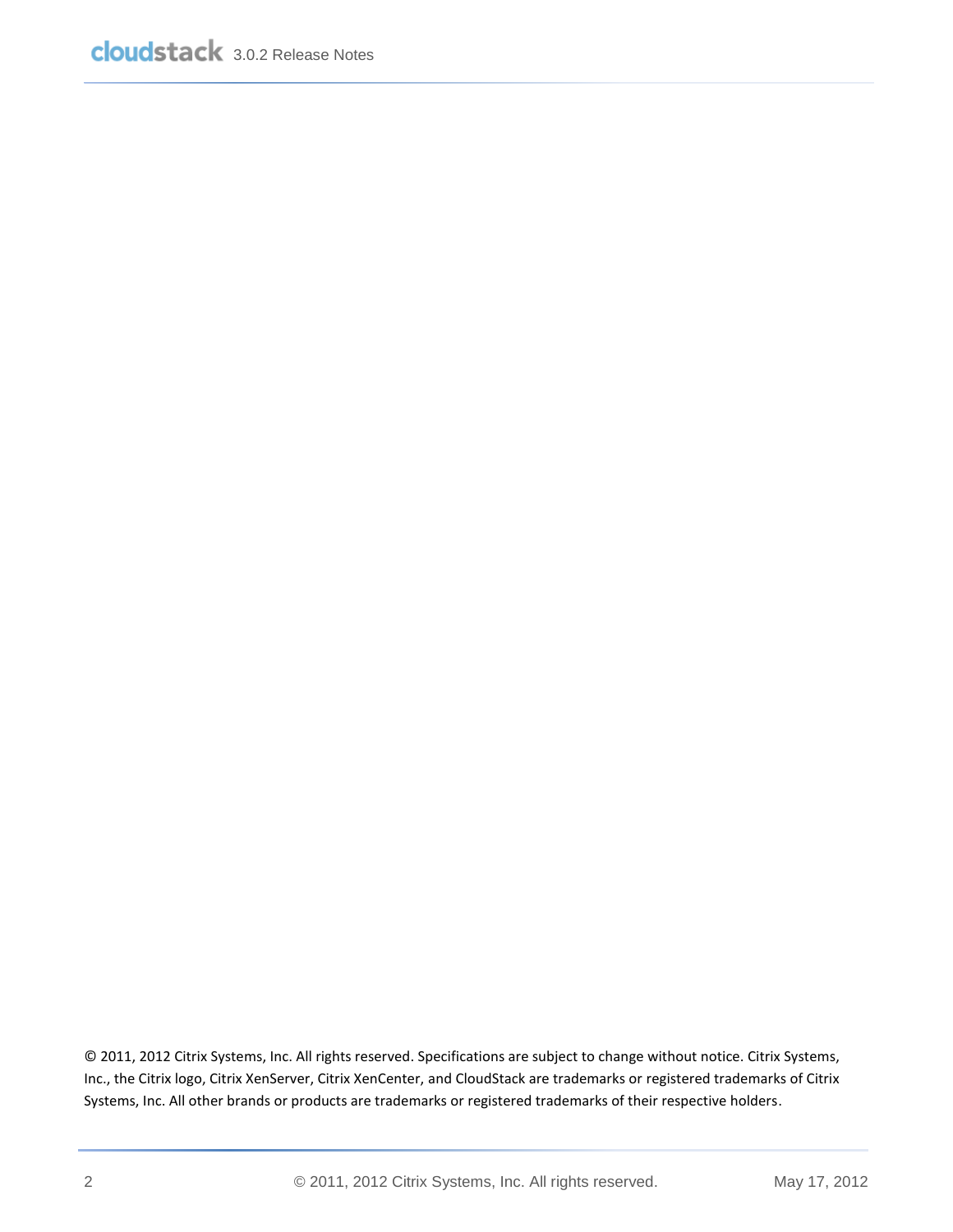# **Contents**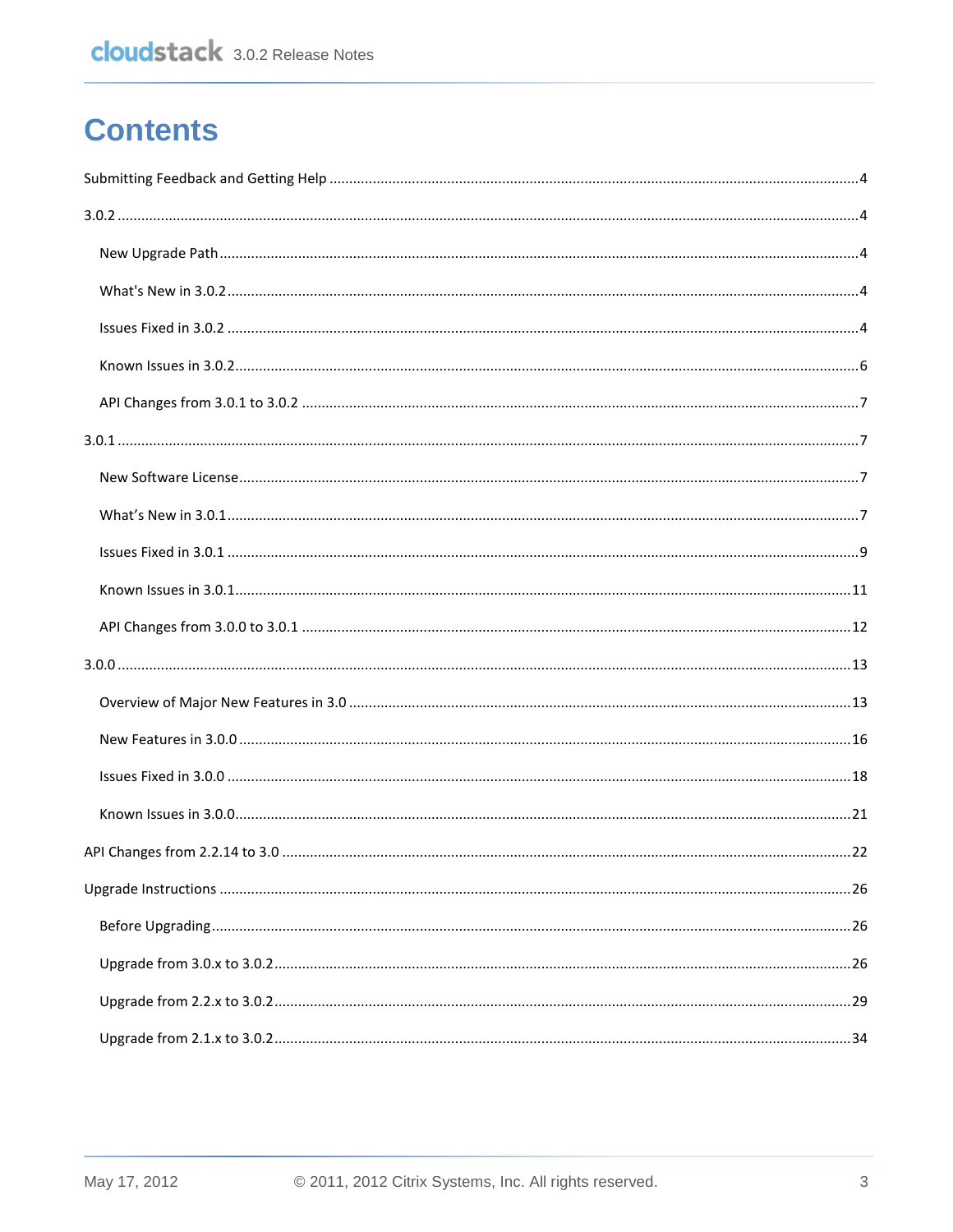# <span id="page-3-0"></span>**Submitting Feedback and Getting Help**

#### **Open-source community**

A variety of channels are available for getting help with CloudStack, from forums to IRC chat and more. For details, see [http://cloudstack.org/discuss/.](http://cloudstack.org/discuss/)

#### **Commercial customers**

The CloudStack support team is available to help commercial customers plan and execute their installations. To contact the support team, log in to the support portal at<https://na6.salesforce.com/sserv/login.jsp?orgId=00D80000000LWom> using the account credentials you received when you purchased your support contract.

# <span id="page-3-1"></span>**3.0.2**

### <span id="page-3-2"></span>**New Upgrade Path**

Starting with CloudStack 3.0.2, existing CloudStack 2.2.x installations can be upgraded. See [Upgrade from 2.2.x](#page-28-0) to 3.0.2 on page [29.](#page-28-0)

### <span id="page-3-3"></span>**What's New in 3.0.2**

CloudStack 3.0.2 includes no new product features. However, the following changes to the behavior of CloudStack were introduced in version 3.0.2.

| CS-14588 | When creating a VM in the CloudStack UI, the name of the VM specified will     |
|----------|--------------------------------------------------------------------------------|
|          | now directly affect its DNS name, unlike previous releases. DNS names can only |
|          | be specified during creation. You can continue to modify the Display Name, but |
|          | this will have no effect on the DNS name.                                      |
|          |                                                                                |

### <span id="page-3-4"></span>**Issues Fixed in 3.0.2**

| CS-13398 | Pressing ESC while in any UI dialog will no longer freeze the UI                                  |
|----------|---------------------------------------------------------------------------------------------------|
| CS-14305 | You can now upgrade the service offerings for system VMs.                                         |
| CS-14333 | Fixed an issue that prevented any users from upgrading their service offerings.                   |
| CS-14341 | Fixed an issue where the order of the service/disk offerings were not being honored in<br>the UI. |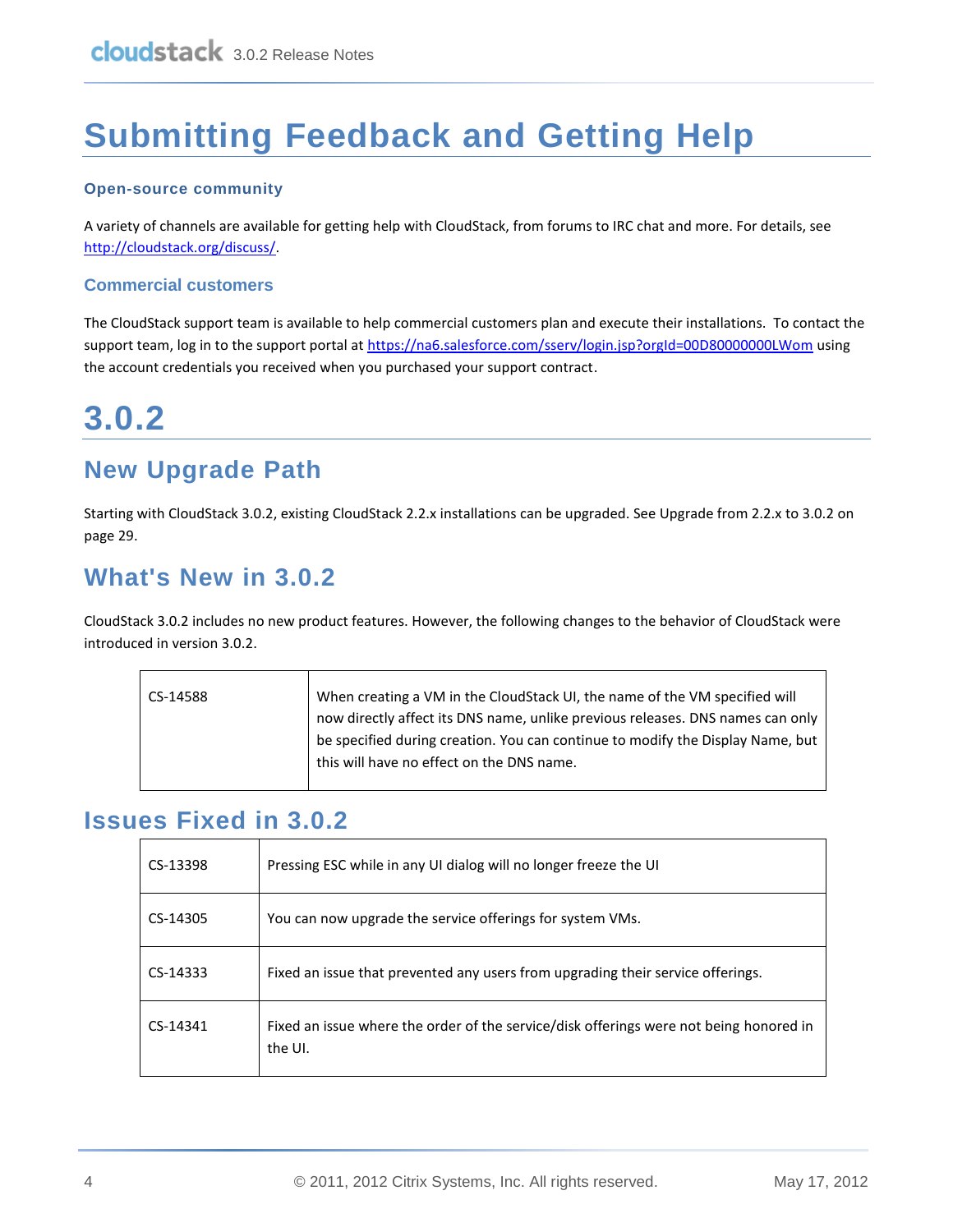| CS-14364 | Ubuntu 10.04 nows works with the Quick Basic Install.                                                                                                          |
|----------|----------------------------------------------------------------------------------------------------------------------------------------------------------------|
| CS-14369 | Quick Basic Install for KVM hypervisors can now be done on a single host.                                                                                      |
| CS-14372 | Async Job timeout counter is now properly reset across calls.                                                                                                  |
| CS-14406 | Putting a host into maintenance will now properly live migrate the VM rather than<br>stopping it.                                                              |
| CS-14433 | Fixed an issue where System VMs were not correctly releasing their IP when<br>destroyed.                                                                       |
| CS-14441 | VMWare: Networks labels are not correctly honored.                                                                                                             |
| CS-14447 | Registering an ISO/Template with "All Zones" will now correctly propagate the<br>templates to all zones.                                                       |
| CS-14447 | Deleting an account will now properly remove its associated Virtual Router.                                                                                    |
| CS-14512 | The DeployVirtualMachine command will accept UUID for the "iptonetworklist"<br>parameter.                                                                      |
| CS-14542 | Fixes issues with labeling networks for KVM.                                                                                                                   |
| CS-14593 | Fixed an issue with where you hit a "EncryptionOperationNotPossibleException" when<br>attempting to validate user credentials against a LDAP server.           |
| CS-14614 | Fixed issues with attempting to boot off of a CentOS 6.2 Live CD.                                                                                              |
| CS-14622 | Fixed issues with dedicating public IP ranges to an account.                                                                                                   |
| CS-8222  | IP address usage records are now created for each day the IP address is assigned, in<br>order to be consistent with virtual machine and storage usage records. |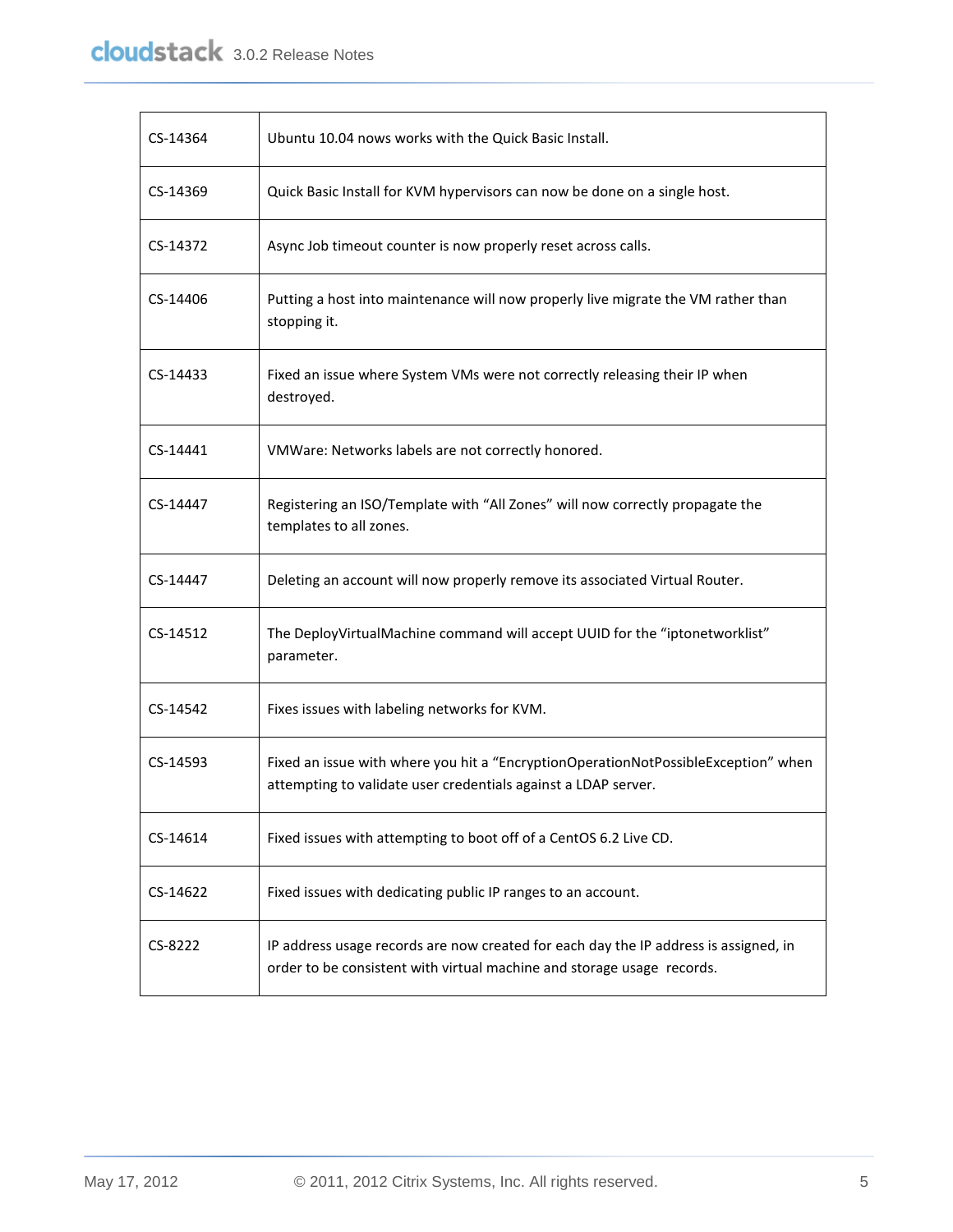# <span id="page-5-0"></span>**Known Issues in 3.0.2**

| CS-14103             | Global settings such as *.network.device (for example,<br>xen.guest.network.device) are not cleared during upgrade from 2.2.x to 3.0.x.<br>If you had manually set the global configuration parameter *.network.device<br>(for example, xen.guest.network.device) to a custom network label, you will<br>need to set the network traffic labels manually each time you set up a new<br>zone after upgrade.                                                                                                                                                                                                                                                                                                                                                                                                                                                                                                                                                                                                                                                                                                     |
|----------------------|----------------------------------------------------------------------------------------------------------------------------------------------------------------------------------------------------------------------------------------------------------------------------------------------------------------------------------------------------------------------------------------------------------------------------------------------------------------------------------------------------------------------------------------------------------------------------------------------------------------------------------------------------------------------------------------------------------------------------------------------------------------------------------------------------------------------------------------------------------------------------------------------------------------------------------------------------------------------------------------------------------------------------------------------------------------------------------------------------------------|
| CS-14201 (was 14430) | VMWare: Template sizes are being reported different depending on whether<br>the primary storage is using ISCSI or NFS.                                                                                                                                                                                                                                                                                                                                                                                                                                                                                                                                                                                                                                                                                                                                                                                                                                                                                                                                                                                         |
| CS-14237 (was 14468) | Primary Storage GC cannot occur when the first host in a given cluster is not in<br>an "Up" state.                                                                                                                                                                                                                                                                                                                                                                                                                                                                                                                                                                                                                                                                                                                                                                                                                                                                                                                                                                                                             |
| CS-14275 (was 14506) | F5: Unable to properly remove a F5 device.                                                                                                                                                                                                                                                                                                                                                                                                                                                                                                                                                                                                                                                                                                                                                                                                                                                                                                                                                                                                                                                                     |
| CS-14291 (was 14523) | The EIP/ELB network offering for basic zones do not support multiple<br>NetScalers.                                                                                                                                                                                                                                                                                                                                                                                                                                                                                                                                                                                                                                                                                                                                                                                                                                                                                                                                                                                                                            |
| CS-14296 (was 14530) | OVM: Network traffic labels are not supported.                                                                                                                                                                                                                                                                                                                                                                                                                                                                                                                                                                                                                                                                                                                                                                                                                                                                                                                                                                                                                                                                 |
| CS-14303 (was 14537) | IP addresses for a shared network is still being consumed even if no services<br>are defined for that network.                                                                                                                                                                                                                                                                                                                                                                                                                                                                                                                                                                                                                                                                                                                                                                                                                                                                                                                                                                                                 |
| CS-14655             | XenServer known issue: If using network bonding on XenServer 6.0.x along<br>with the CloudStack XenServer Support Package (CSP), interfaces, IPs, and<br>networking can fail after adding hosts to CloudStack and rebooting them.<br>Workaround: patch each XenServer node, using the following steps. This patch<br>is required only if using the CSP, and is a temporary requirement until<br>XenServer issues the official hotfix for this issue. Before installing the CSP<br>package, install the newer biosdevname rpm, selecting the correct patch for<br>your version of XenServer: XenServer patch XS759 for XenServer 6.0.2 or<br>XenServer patch XS753 for XenServer 6.0.0.<br>Download three files:<br>1.<br>http://download.cloud.com/releases/3.0.2/60-net.rules.template<br>$\bullet$<br>http://download.cloud.com/releases/3.0.2/net-rename-sideways.sh<br>$\bullet$<br>http://download.cloud.com/releases/3.0.2/biosdevname-0.3.7-<br>۰<br>1.xs753.i386.rpm (for XenServer 6.0.0) or<br>http://download.cloud.com/releases/3.0.2/biosdevname-0.3.7-<br>1.xs759.i386.rpm (for XenServer 6.0.2) |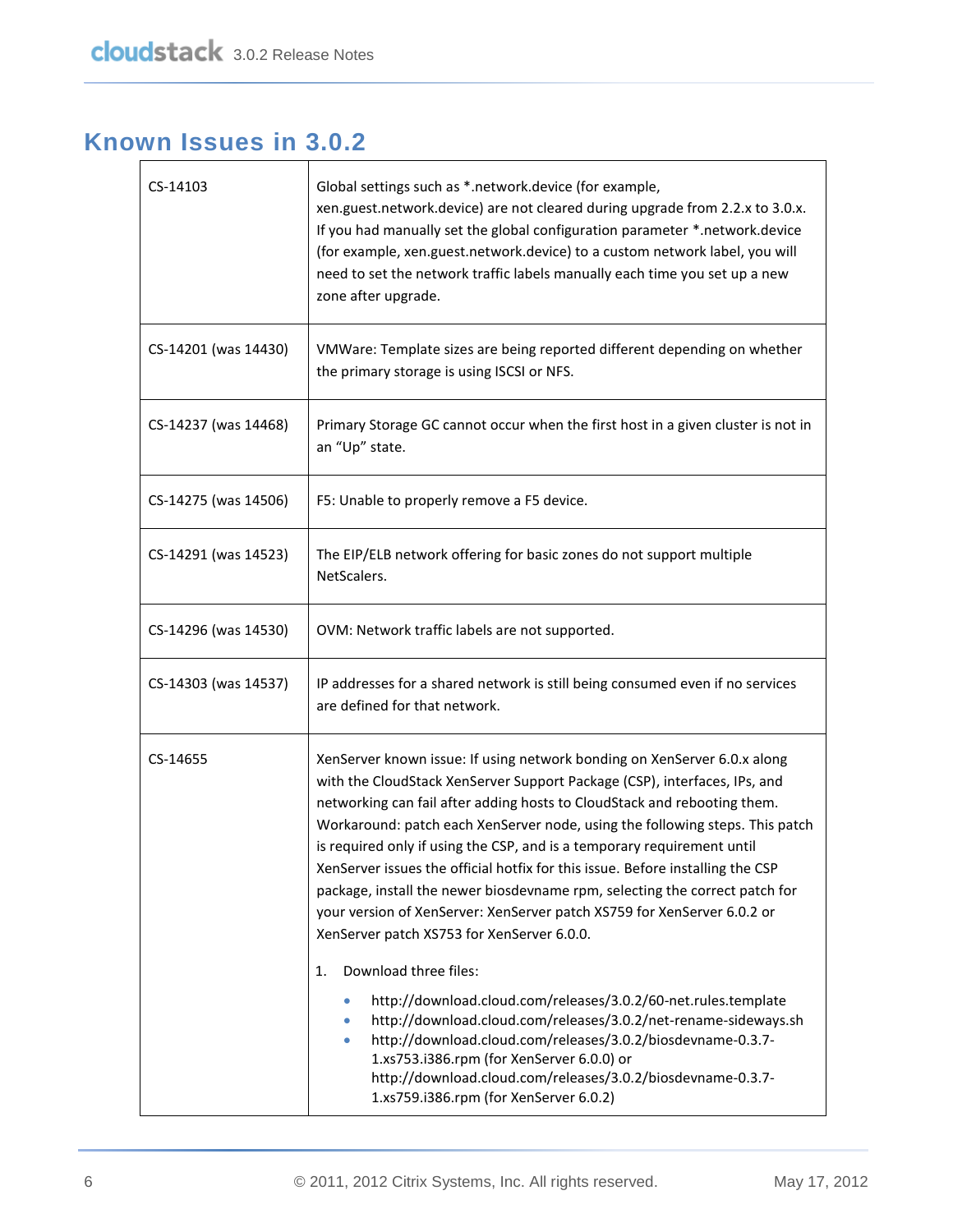|          |    | 2. Run the following. Substitute the filename of the patch you are using:                                                                                                       |
|----------|----|---------------------------------------------------------------------------------------------------------------------------------------------------------------------------------|
|          |    | rpm -ivh <packagename>.rpm -force</packagename>                                                                                                                                 |
|          | 3. | Replace /etc/udev/scripts/net-rename-sideways.sh with the new version.                                                                                                          |
|          | 4. | Replace /etc/sysconfig/network-scripts/interface-rename-data/60-<br>net.rules.template with the newer version.                                                                  |
|          | 5. | Delete /etc/udev/rules.d/60-net.rules.                                                                                                                                          |
| CS-14756 |    | Installing KVM on RHEL 6.2 will result in unreliable network performance.<br>Workaround: blacklist vhost-net. Edit /etc/modprobe.d/blacklist-kym.conf and<br>include vhost-net. |

# <span id="page-6-0"></span>**API Changes from 3.0.1 to 3.0.2**

New API command:

changeServiceForSystemVm

Changes the service offering for a system VM (console proxy or secondary storage). The system VM must be in a "Stopped" state for this command to take effect.

# <span id="page-6-1"></span>**3.0.1**

### <span id="page-6-2"></span>**New Software License**

Starting with CloudStack 3.0.1, the CloudStack software license has changed from the GNU Public License Version 3 to the Apache License Version 2.0. For the text of the license, see [http://www.apache.org/licenses/LICENSE-2.0.txt.](http://www.apache.org/licenses/LICENSE-2.0.txt)

### <span id="page-6-3"></span>**What's New in 3.0.1**

CloudStack 3.0.1 includes no new product features. For a list of the major fixed items, see [Issues Fixed in 3.0.1](#page-8-0) on pag[e 9.](#page-8-0)

The following changes to the behavior of CloudStack were introduced in version 3.0.1.

| XenServer Version | XenServer 6.0.2 is now fully supported.                                                                                                                                                   |
|-------------------|-------------------------------------------------------------------------------------------------------------------------------------------------------------------------------------------|
| vSphere 5.0       | CloudStack now fully supports VMWare vSphere 5.0.                                                                                                                                         |
| KVM Basic Install | In the basic installation, which is one that follows the prompts in the guided<br>tour, the use of the KVM hypervisor is now tested and officially supported in<br>addition to XenServer. |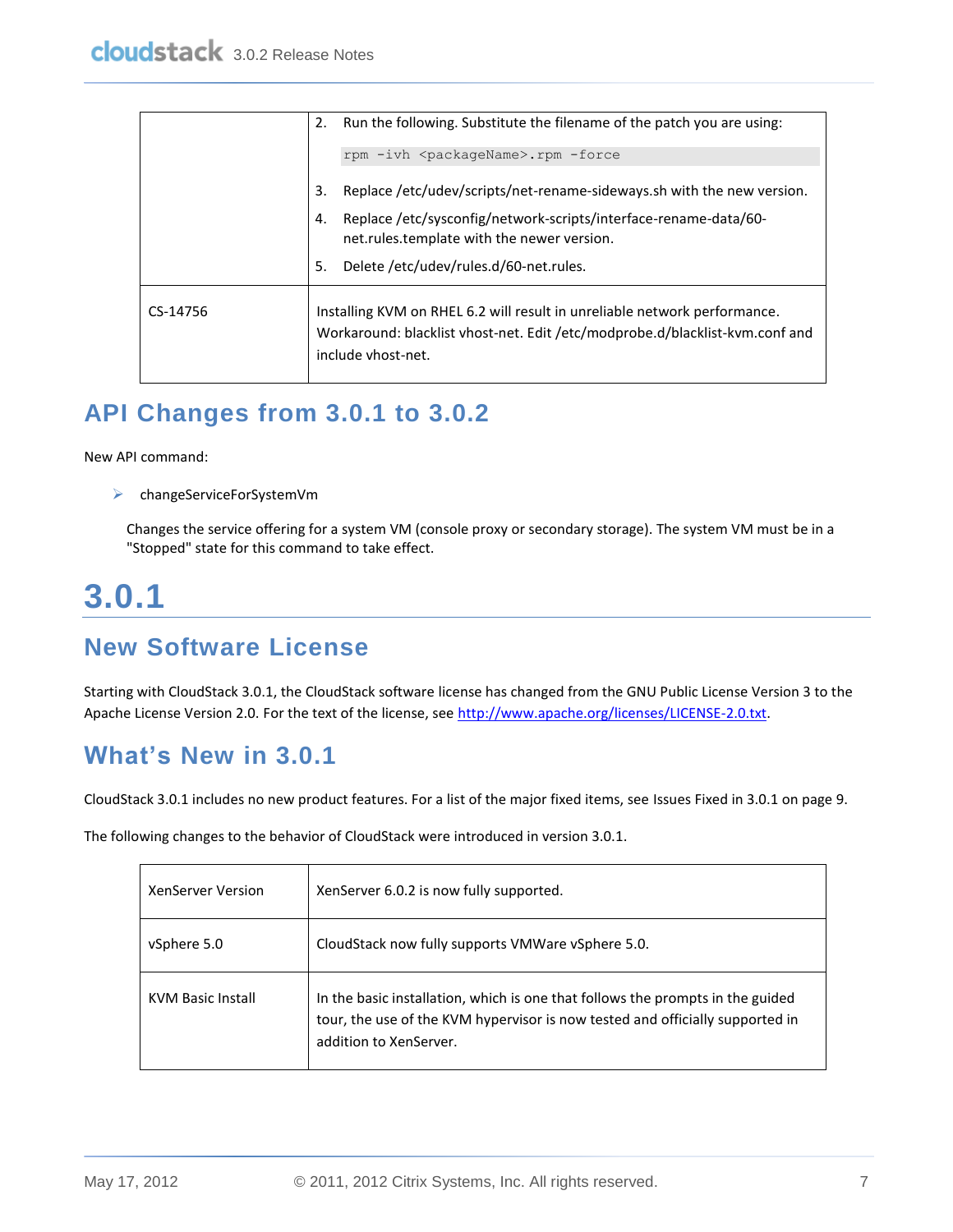| Adding a Zone | Some fields and controls in the Add Zone wizard are different than in 3.0.0.<br>These changes will allow the first cluster and host to work properly<br>immediately after you click "Enable" at the end of the Add Zone wizard:<br>You must now choose the hypervisor before adding the first cluster.<br>$\bullet$<br>This applies only to the first cluster; you can still add clusters with<br>different hypervisors later.<br>You can configure network traffic labels for the different traffic types.<br>$\bullet$<br>This fixes a known issue from release 3.0.0. |
|---------------|--------------------------------------------------------------------------------------------------------------------------------------------------------------------------------------------------------------------------------------------------------------------------------------------------------------------------------------------------------------------------------------------------------------------------------------------------------------------------------------------------------------------------------------------------------------------------|
| 14379         | Port 8096, which allows API calls without authentication, is closed and disabled<br>by default on any fresh 3.0.1 installations. You can enable 8096 (or another<br>port) for this purpose as follows: After the first Management Server is installed<br>and running, set the global configuration parameter integration.api.port to the<br>desired port, and restart the Management Server. Then, on the Management<br>Server host machine, create an iptables rule allowing access to that port.                                                                       |

The following new error codes have been added. If one of the errors occurs, check the error string for more information:

- 4250 : "com.cloud.utils.exception.CloudRuntimeException"
- 4255 : "com.cloud.utils.exception.ExceptionUtil"
- 4260 : "com.cloud.utils.exception.ExecutionException"
- 4265 : "com.cloud.utils.exception.HypervisorVersionChangedException"
- 4270 : "com.cloud.utils.exception.RuntimeCloudException"
- 4275 : "com.cloud.exception.CloudException"
- 4280 : "com.cloud.exception.AccountLimitException"
- 4285 : "com.cloud.exception.AgentUnavailableException"
- 4290 : "com.cloud.exception.CloudAuthenticationException"
- 4295 : "com.cloud.exception.CloudExecutionException"
- 4300 : "com.cloud.exception.ConcurrentOperationException"
- 4305 : "com.cloud.exception.ConflictingNetworkSettingsException"
- 4310 : "com.cloud.exception.DiscoveredWithErrorException"
- 4315 : "com.cloud.exception.HAStateException"
- 4320 : "com.cloud.exception.InsufficientAddressCapacityException"
- 4325 : "com.cloud.exception.InsufficientCapacityException"
- 4330 : "com.cloud.exception.InsufficientNetworkCapacityException"
- 4335 : "com.cloud.exception.InsufficientServerCapacityException"
- 4340 : "com.cloud.exception.InsufficientStorageCapacityException"
- 4345 : "com.cloud.exception.InternalErrorException"
- 4350 : "com.cloud.exception.InvalidParameterValueException"
- 4355 : "com.cloud.exception.ManagementServerException"
- 4360 : "com.cloud.exception.NetworkRuleConflictException"
- 4365 : "com.cloud.exception.PermissionDeniedException"
- 4370 : "com.cloud.exception.ResourceAllocationException"
- 4375 : "com.cloud.exception.ResourceInUseException"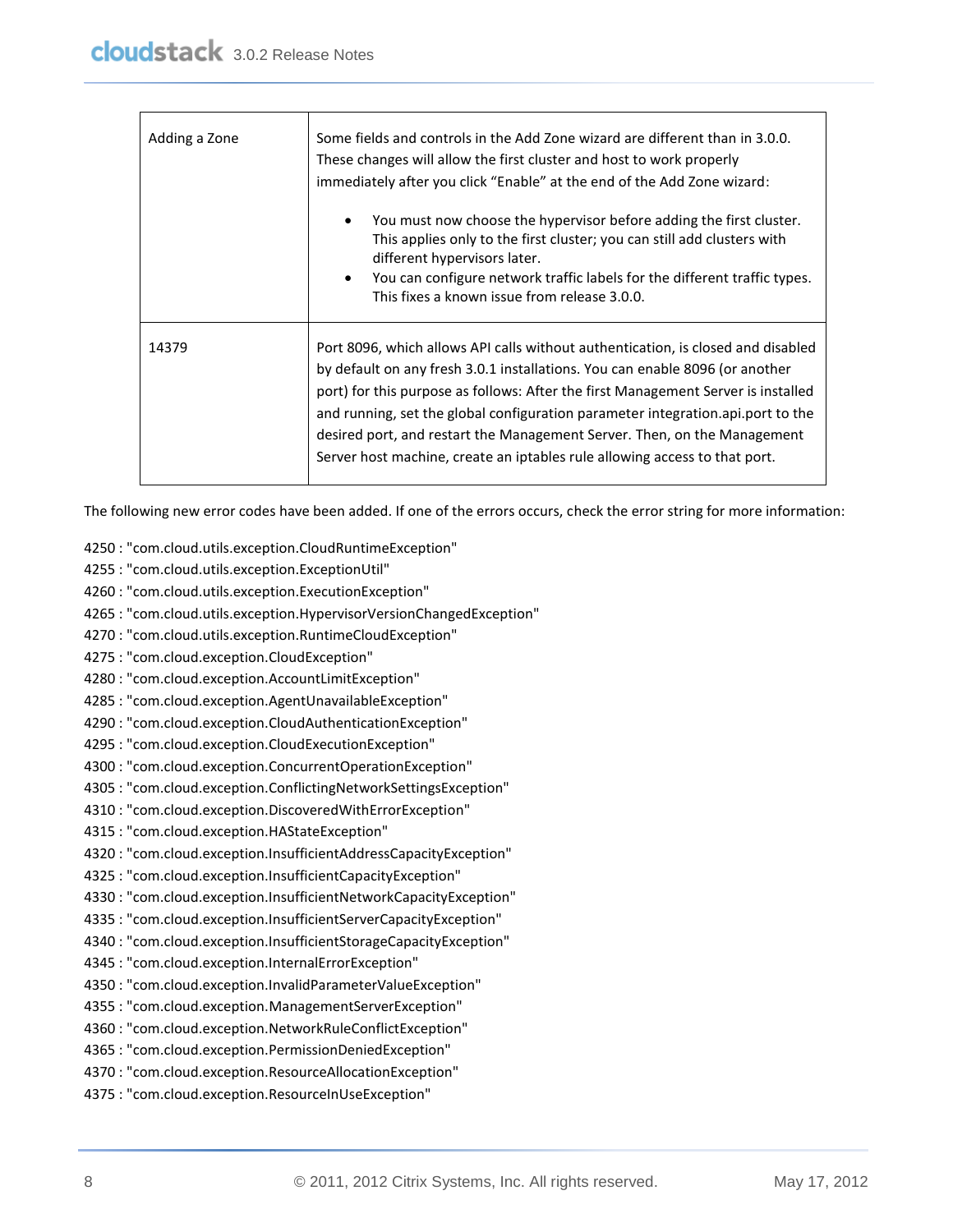4380 : "com.cloud.exception.ResourceUnavailableException" 4385 : "com.cloud.exception.StorageUnavailableException" 4390 : "com.cloud.exception.UnsupportedServiceException" 4395 : "com.cloud.exception.VirtualMachineMigrationException" 4400 : "com.cloud.exception.AccountLimitException" 4405 : "com.cloud.exception.AgentUnavailableException" 4410 : "com.cloud.exception.CloudAuthenticationException" 4415 : "com.cloud.exception.CloudException" 4420 : "com.cloud.exception.CloudExecutionException" 4425 : "com.cloud.exception.ConcurrentOperationException" 4430 : "com.cloud.exception.ConflictingNetworkSettingsException" 4435 : "com.cloud.exception.ConnectionException" 4440 : "com.cloud.exception.DiscoveredWithErrorException" 4445 : "com.cloud.exception.DiscoveryException" 4450 : "com.cloud.exception.HAStateException" 4455 : "com.cloud.exception.InsufficientAddressCapacityException" 4460 : "com.cloud.exception.InsufficientCapacityException" 4465 : "com.cloud.exception.InsufficientNetworkCapacityException" 4470 : "com.cloud.exception.InsufficientServerCapacityException" 4475 : "com.cloud.exception.InsufficientStorageCapacityException" 4480 : "com.cloud.exception.InsufficientVirtualNetworkCapcityException" 4485 : "com.cloud.exception.InternalErrorException" 4490 : "com.cloud.exception.InvalidParameterValueException" 4495 : "com.cloud.exception.ManagementServerException" 4500 : "com.cloud.exception.NetworkRuleConflictException" 4505 : "com.cloud.exception.PermissionDeniedException" 4510 : "com.cloud.exception.ResourceAllocationException" 4515 : "com.cloud.exception.ResourceInUseException" 4520 : "com.cloud.exception.ResourceUnavailableException" 4525 : "com.cloud.exception.StorageUnavailableException" 4530 : "com.cloud.exception.UnsupportedServiceException"

4535 : "com.cloud.exception.VirtualMachineMigrationException"

In addition, there is special error code for ServerApiException when it is thrown in a standalone manner when failing to detect any of the above standard exceptions:

9999 : "com.cloud.api.ServerApiException"

### <span id="page-8-0"></span>**Issues Fixed in 3.0.1**

| $<$ Many $>$ | In the Add Zone wizard, added a step for configuring network traffic labels on the |
|--------------|------------------------------------------------------------------------------------|
|              | physical network(s).                                                               |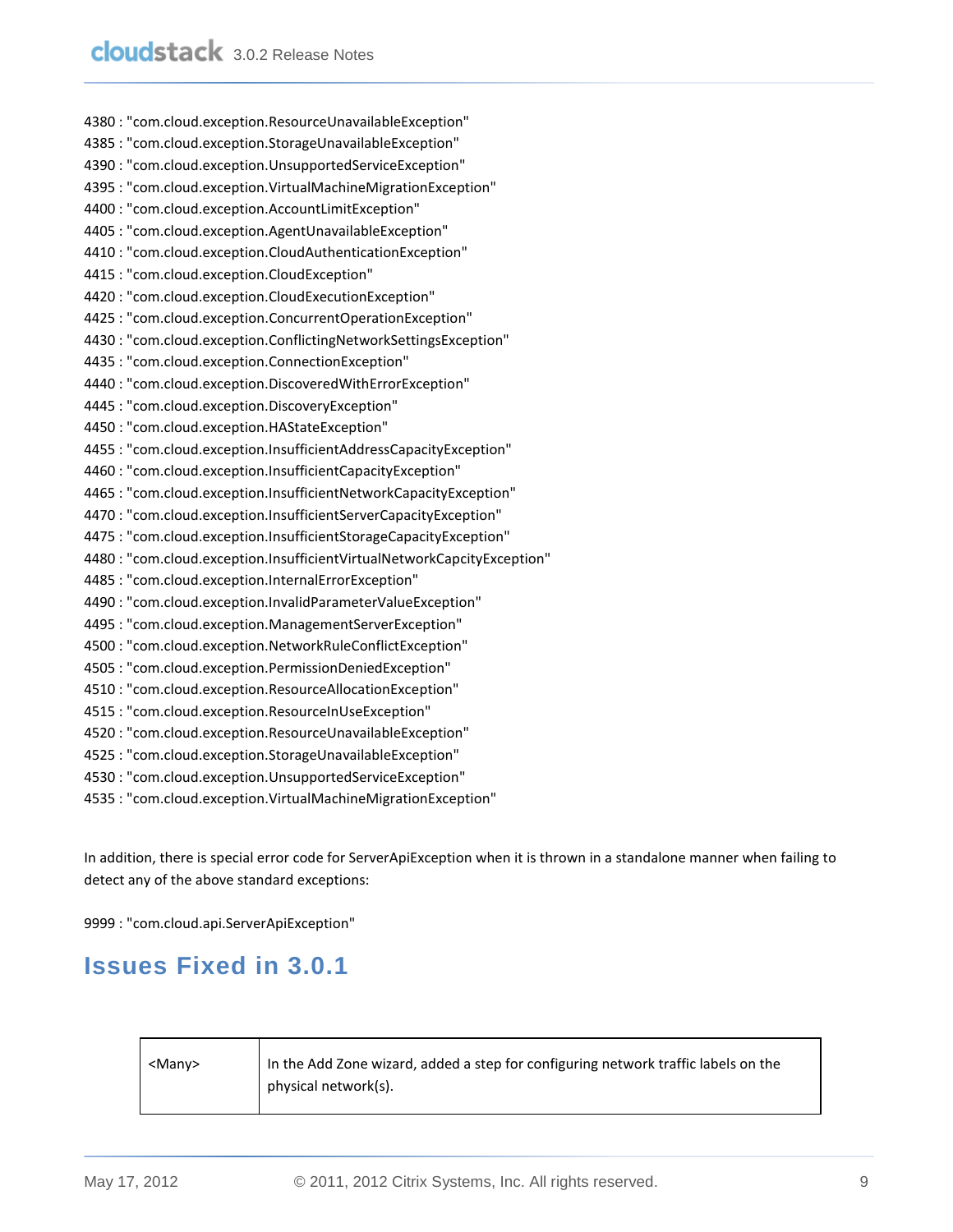| 13313 | The Add Zone wizard will now skip adding a ESXi host if the cluster is VMWare.                                                                               |
|-------|--------------------------------------------------------------------------------------------------------------------------------------------------------------|
| 13899 | NetScaler is no longer a selectable provider for static NAT network service.                                                                                 |
| 13966 | Fixed issue with not cleaning up instance when it fails to acquire an EIP address.                                                                           |
| 14016 | NetScaler - Deleting a load balancer rule will no longer delete other load balancer<br>rules pointing at the same private port.                              |
| 14023 | UI - You can now update SSL certificates on system VMs.                                                                                                      |
| 14042 | Fixed issues where VMs are not able to access the public network when attached to<br>an isolated guest network with source NAT enabled and a shared network. |
| 14047 | Login API no longer fails when using UUID for the domainId parameter.                                                                                        |
| 14073 | Zones will now be automatically be created as public zones and not dedicated to the<br>ROOT domain.                                                          |
| 14077 | DestroyVirtualMachine API call will now work against VM when the VM's state is<br>Starting.                                                                  |
| 14101 | You can now specify the storage network when adding a basic zone.                                                                                            |
| 14135 | Windows 2003 is not reported as supported for XenServer.                                                                                                     |
| 14188 | Fixed an issue where the pre-generated SSH keys are not properly updated to the<br>system VMs.                                                               |
| 14189 | Fixed an issue where the secondary storage VM is not using the storage network to<br>download templates.                                                     |
| 14202 | Non-bootable ISOs no longer show up in the Add Instance wizard.                                                                                              |
| 14216 | Fixed issues with KVM when adding multiple physical networks.                                                                                                |
| 14239 | Added ability for administrators to limit the number of guest networks.                                                                                      |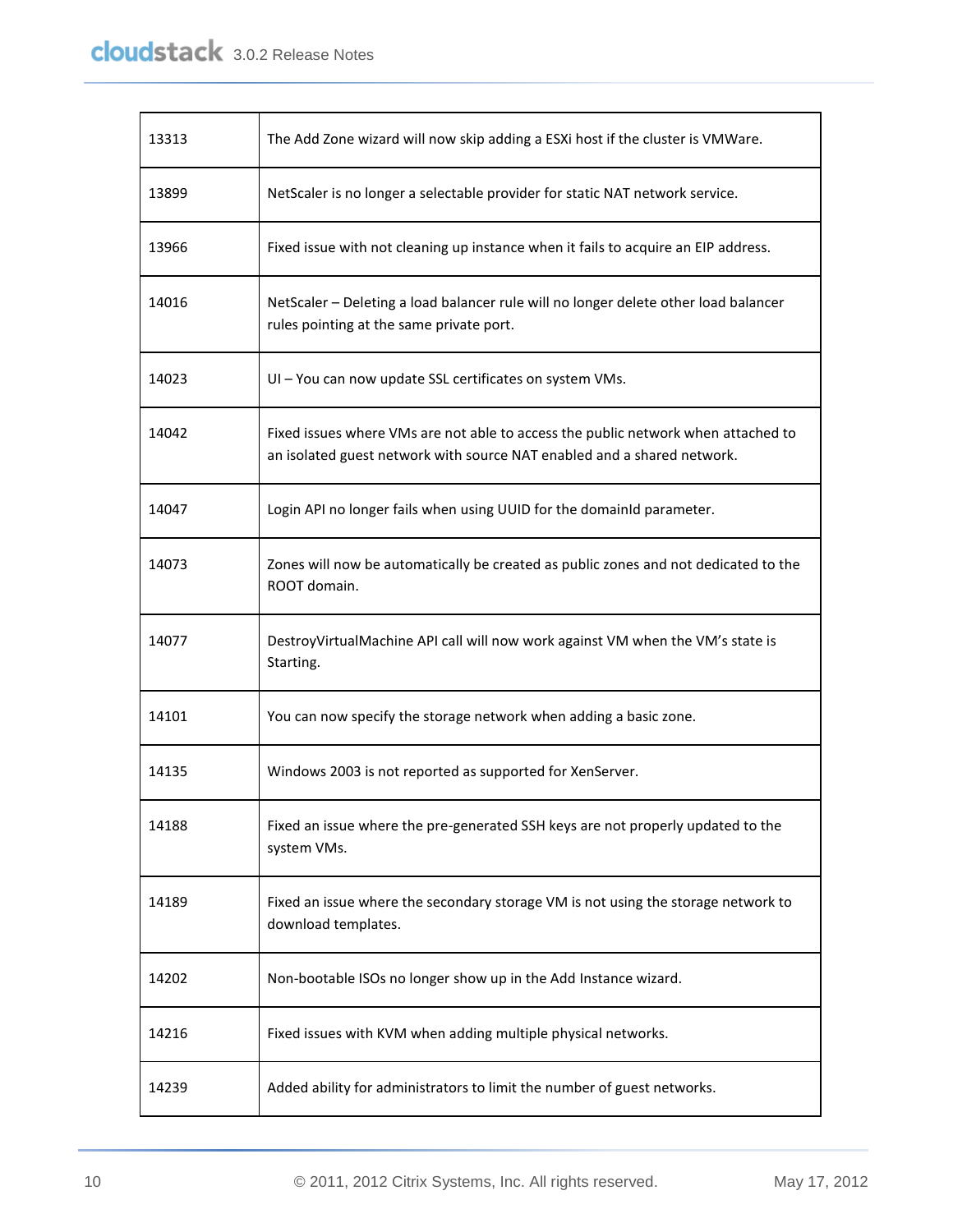| 14282 | Fixed an issue where KVM is not able to reconnect the management server after a<br>management server reboot.                                 |
|-------|----------------------------------------------------------------------------------------------------------------------------------------------|
| 14313 | Fixed an issue with the JSON builder that prevented a template copy across zones<br>from working properly.                                   |
| 14332 | You can now delete a host.                                                                                                                   |
| 14336 | Login API now returns the account's UUID.                                                                                                    |
| 14392 | You can now add public IP ranges even though you did not add zone VLANs.                                                                     |
| 14484 | Fixed issues where new port forward could not be added if you created it, then<br>deleted, and attempted to recreate the port forward again. |
| 14492 | System VMs now work if you have configured multiple physical networks across<br>zones.                                                       |
| 14515 | Snapshots are now properly cleaned up.                                                                                                       |

# <span id="page-10-0"></span>**Known Issues in 3.0.1**

| 14430 | VMWare: Template sizes are being reported different depending on whether the<br>primary storage is using ISCSI or NFS. |
|-------|------------------------------------------------------------------------------------------------------------------------|
| 14468 | Primary Storage GC cannot occur when the first host in a given cluster is not in an "Up"<br>state.                     |
| 14506 | F5: Unable to properly remove a F5 device.                                                                             |
| 14523 | The EIP/ELB network offering for basic zones do not support multiple NetScalers.                                       |
| 14530 | OVM: Network traffic labels are not supported.                                                                         |
| 14537 | IP addresses for a shared network is still being consumed even if no services are<br>defined for that network.         |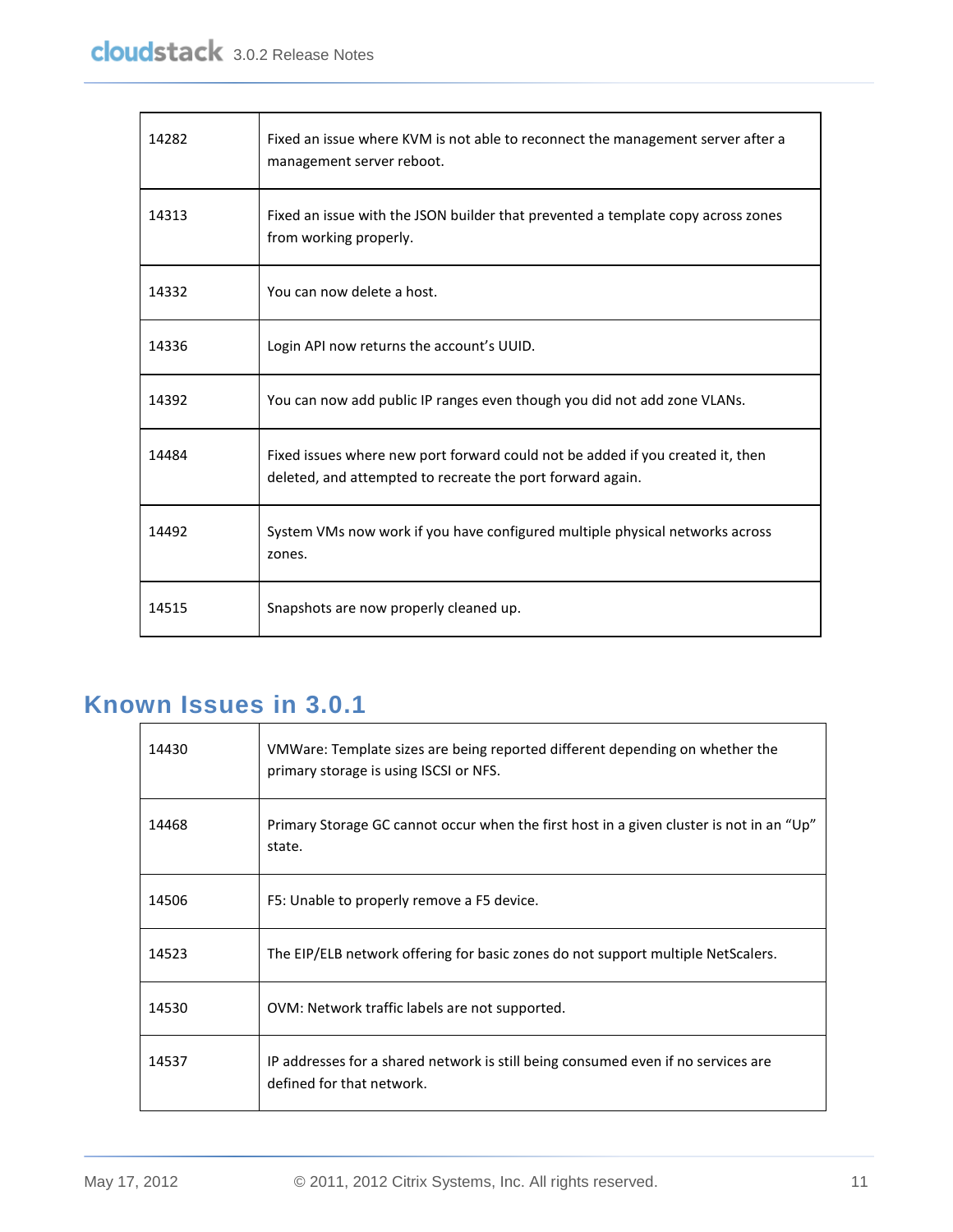# <span id="page-11-0"></span>**API Changes from 3.0.0 to 3.0.1**

#### **Added API Commands**

ldapRemove (Remove the LDAP context for this site.)

#### **Changed API Commands**

| addHost                        | Changed request parameters: podid (old version - optional, new version - required)                                 |
|--------------------------------|--------------------------------------------------------------------------------------------------------------------|
| assignVirtualMachine           | New response field: instancename                                                                                   |
| attachiso                      | New response field: instancename                                                                                   |
| changeServiceForVirtualMachine | New response field: instancename                                                                                   |
| deployVirtualMachine           | New response field: instancename                                                                                   |
| destroyVirtualMachine          | New response field: instancename                                                                                   |
| detachiso                      | New response field: instancename                                                                                   |
| disableAccount                 | New response fields: networkavailable, networklimit, networktotal, projectavailable,<br>projectlimit, projecttotal |
| enableAccount                  | New response fields: networkavailable, networklimit, networktotal, projectavailable,<br>projectlimit, projecttotal |
| listAccounts                   | New response fields: networkavailable, networklimit, networktotal, projectavailable,<br>projectlimit, projecttotal |
| listLoadBalancerRuleInstances  | New response field: instancename                                                                                   |
| listOsCategories               | New request parameter: name (optional)                                                                             |
| listOsTypes                    | New request parameter: description (optional)                                                                      |
| listSystemVms                  | New request parameter: storageid (optional)                                                                        |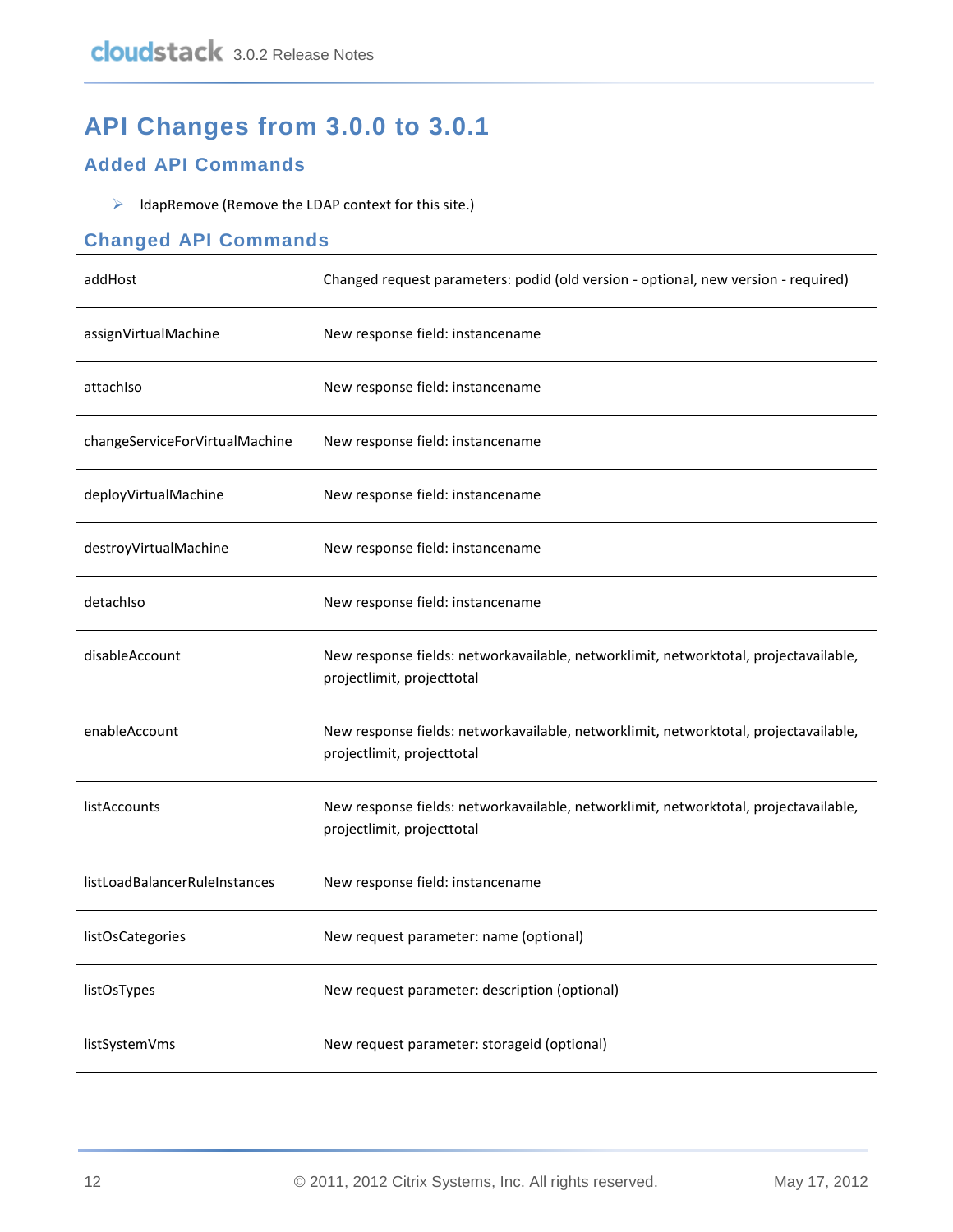| listVirtualMachines            | New response field: instancename                                                                                   |
|--------------------------------|--------------------------------------------------------------------------------------------------------------------|
| migrateVirtualMachine          | New response field: instancename                                                                                   |
| rebootVirtualMachine           | New response field: instancename                                                                                   |
| recoverVirtualMachine          | New response field: instancename                                                                                   |
| resetPasswordForVirtualMachine | New response field: instancename                                                                                   |
| restoreVirtualMachine          | New response field: instancename                                                                                   |
| startVirtualMachine            | New request parameter: hostid (optional) New response field: instancename                                          |
| stopVirtualMachine             | New response field: instancename                                                                                   |
| updateAccount                  | New response fields: networkavailable, networklimit, networktotal, projectavailable,<br>projectlimit, projecttotal |
| updateVirtualMachine           | New response field: instancename                                                                                   |

# <span id="page-12-0"></span>**3.0.0**

# <span id="page-12-1"></span>**Overview of Major New Features in 3.0**

CloudStack 3.0 is a major new release. It provides several new features compared to CloudStack 2.2.x. This section provides overviews of the new features. If you just want a quick list by bug number, se[e New Features in 3.0.0](#page-15-0) on page [16.](#page-15-0)

#### **Redesigned User Interface**

The user interface of CloudStack has been redesigned to provide easier navigation as well as a more intuitive workflow. Graphical displays of the infrastructure topology have replaced drill-down lists as the main way to access the various CloudStack components such as zones, hosts, and networks. The main Dashboard now provides a more clear display of key information for managing the cloud. The end-user UI also benefits from this redesign, making is easier for users to manage their VMs and other resources. The new Project View lets users switch context from one set of resources to another, enabling a more efficient focus on the task at hand.

#### **NetScaler Load Balancer**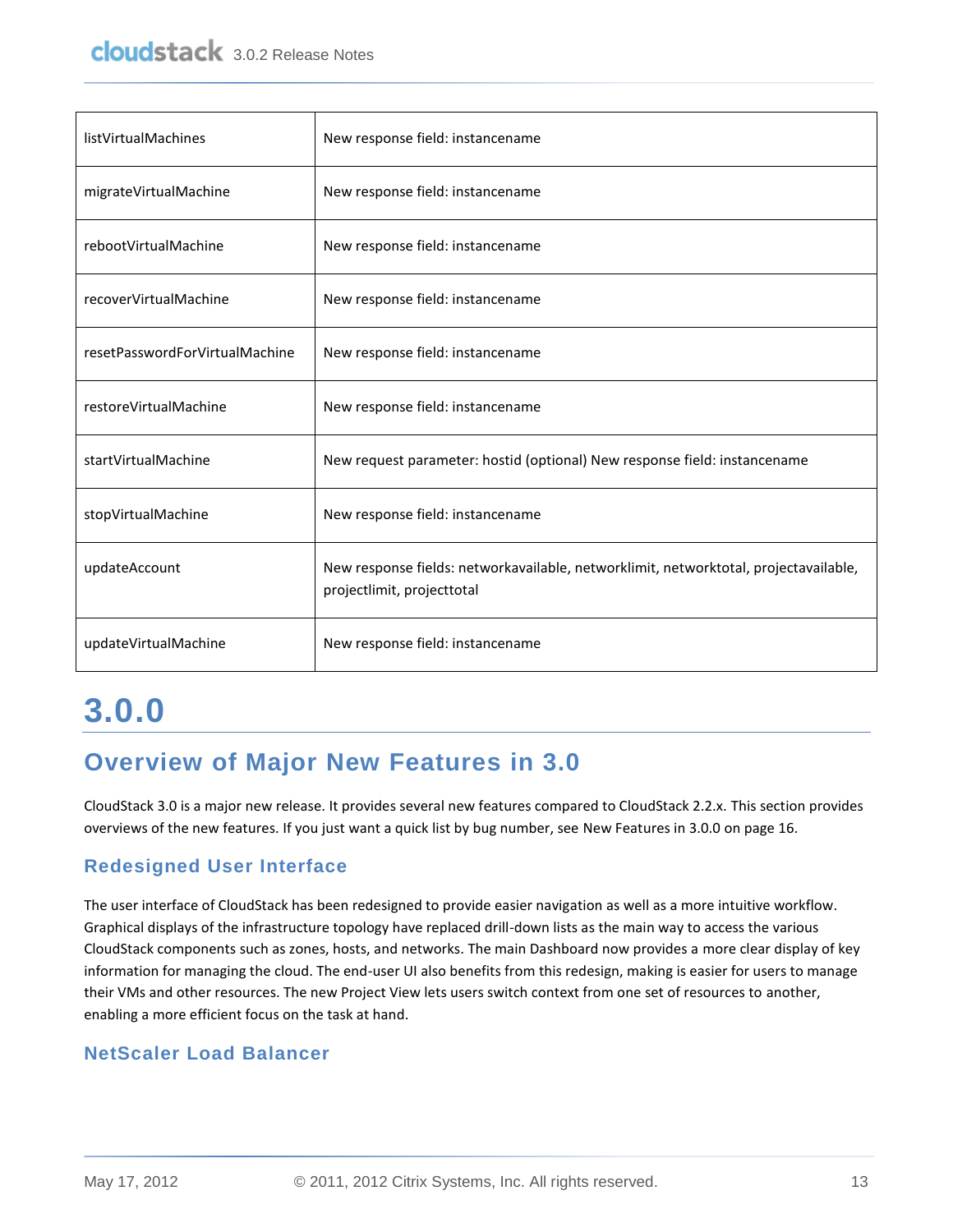Citrix NetScaler is now supported as an external network element for load balancing. Set up an external load balancer when you want to provide load balancing through means other than CloudStack's provided virtual router.

The NetScaler can be set up in direct (outside the firewall) mode. It must be added before any load balancing rules are deployed on guest VMs in the zone.

Limitations: NetScaler can not yet be used as a firewall. It can not currently be set up in in-line mode (behind the firewall).

#### **Sticky Session Policies for Load Balancer Rules**

Sticky sessions are used in Web-based applications to ensure continued availability of information across the multiple requests in a user's session. For example, if a shopper is filling a cart, you need to remember what has been purchased so far. The concept of "stickiness" is also referred to as persistence, or maintaining state.

Any load balancer rule defined in CloudStack can have a stickiness policy. The policy consists of a name, stickiness method, and parameters. The stickiness method could be load balancer-generated cookie, application-generated cookie, or sourcebased. In the source-based method, the source IP address is used to identify the user and locate the user's stored data. In the other methods, cookies are used. The cookie generated by the load balancer or application is included in request and response URLs to create persistence. A variety of options are provided to control the exact behavior of cookies, such as how they are generated and whether they are cached.

#### **Using an LDAP Server for User Authentication**

In CloudStack 3.0, you can use an external LDAP server such as Microsoft Active Directory or ApacheDS for end-user authentication. Just map CloudStack accounts to the corresponding LDAP accounts using a query filter. The query filter is written using the query syntax of the particular LDAP server, and can include special wildcard characters provided by CloudStack for matching common values such as the user's email address and name. CloudStack will search the external LDAP directory tree starting at a specified base directory and return the distinguished name (DN) and password of the matching user. This information along with the given password is used to authenticate the user.

#### **VM Storage Migration**

The CloudStack administrator can move a virtual machine's root disk volume or any additional data disk from one storage pool to another in the same zone. You can use the storage migration feature to achieve some commonly desired administration goals, such as balancing the load on storage pools and increasing the reliability of virtual machines by moving them away from any storage pool that is experiencing issues. This functionality is supported in XenServer, KVM, and VMware.

#### **Swift for Secondary Storage**

In CloudStack 3.0, OpenStack Object Storage (Swift, [http://swift.openstack.org\)](http://swift.openstack.org/) is supported for secondary storage. When using Swift, you configure Swift storage for the entire CloudStack, then set up NFS secondary storage for each zone. The NFS storage in each zone acts as a staging area through which all templates and other secondary storage data pass before being forwarded to Swift. The Swift storage acts as a cloud-wide resource, making templates and other data available to any zone in the cloud. There is no hierarchy in the Swift storage, just one Swift container per storage object. Any secondary storage in the whole cloud can pull a container from Swift at need – no more copying templates and snapshots from one zone to another. Everything is available everywhere.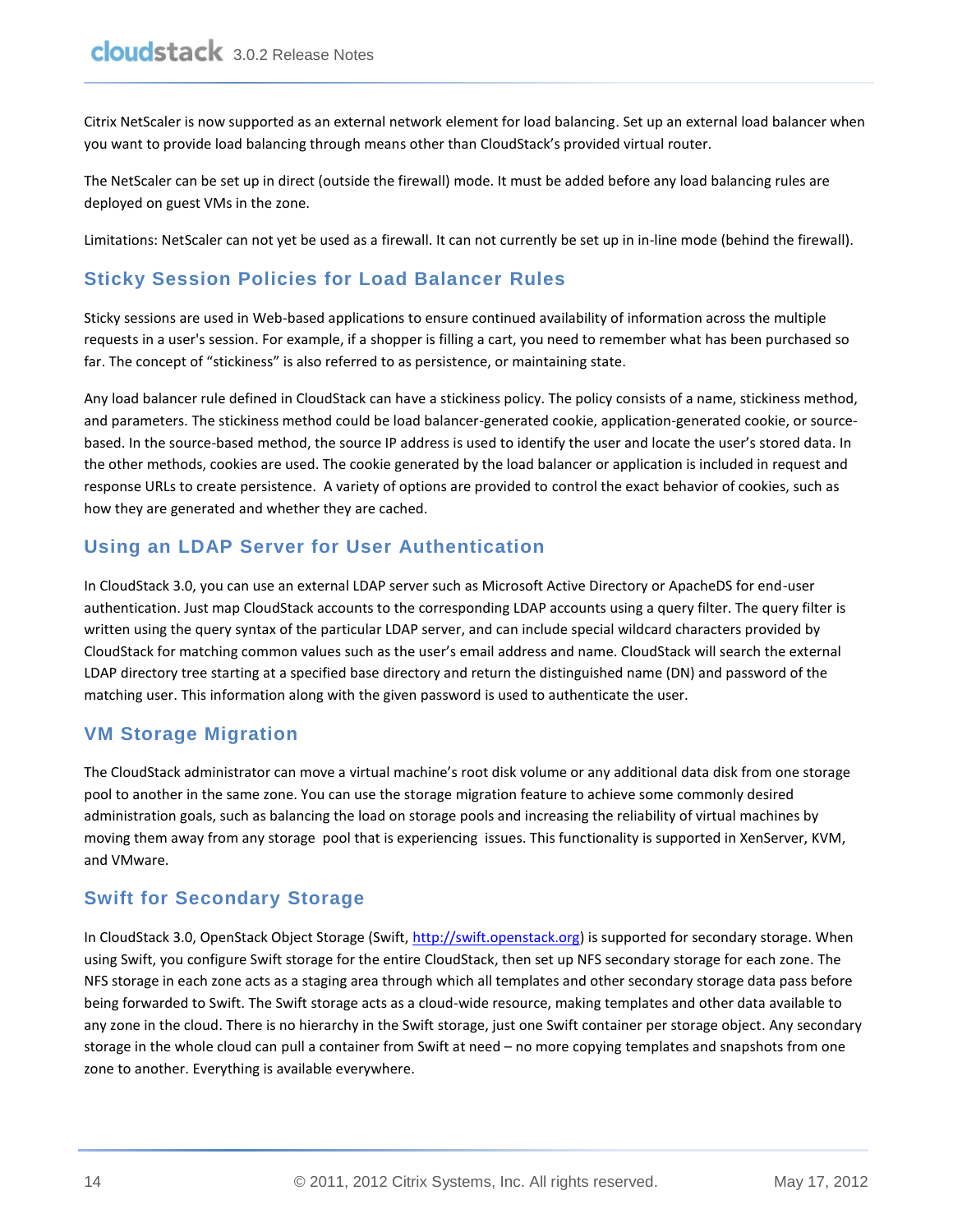#### <span id="page-14-0"></span>**Password and Key Encryption**

CloudStack stores several sensitive passwords and secret keys that are used to provide security. Starting in CloudStack 3.0, these values are always automatically encrypted. These include the database secret key, database password, SSH keys, compute node root password, VPN password, user API secret key, and VNC password.

CloudStack 3.0 uses the Java Simplified Encryption (JASYPT) library. The data values are encrypted and decrypted using a database secret key. Of course, the database secret key itself can not be stored in the open – it must be encrypted. To read it, a second secret key must be provided from an external source during Management Server startup. This key can be provided in one of two ways: loaded from a file or provided by the CloudStack administrator. The encryption type, database secret key, and Management Server secret key are set by the administrator during CloudStack installation.

#### **Security Group Egress Rules**

Security groups can be used to control network traffic to and from VMs. A security group is a group of VMs that filter their incoming and outgoing traffic according to a set of rules, called ingress and egress rules. These rules filter network traffic according to the IP address that is attempting to communicate with the VM.

In addition to ingress rules that control incoming network traffic to VMs in a given security group, starting in CloudStack 3.0 you can also define egress rules to control outgoing network traffic. If no egress rules are specified, then all traffic will be allowed out. Once egress rules are specified, the following types of traffic are allowed out: traffic specified in egress rules; queries to DNS servers; and responses to any traffic that has been allowed in through an ingress rule. An egress rule can be specified either by CIDR to specify IP addresses, or by account to allow traffic from another security group.

#### **Using Projects to Organize Users and Resources**

In CloudStack 3.0, users can group themselves into projects so they can collaborate and share virtual resources. CloudStack tracks usage per project as well as per user, so the usage can be billed to either a user account or a project. For example, a private cloud within a software company might have all members of the QA department assigned to one project, so the company can track the resources used in testing while the project members can more easily isolate their efforts from other users of the same cloud. Per-project resource limits can be set.

You can configure CloudStack to allow any user to create a new project, or you can restrict that ability to just CloudStack administrators. CloudStack can be set up either so that you can add people directly to a project, or so that you have to send an invitation which the recipient must accept.

A user can be a member of any number of projects and can switch to a new Project View in the CloudStack UI to show only project-related information, such as project VMs, fellow project members, project-related alerts, and so on.

#### **Providing Network Services for Users**

People using cloud infrastructure have a variety of needs and preferences when it comes to the networking services provided by the cloud. Provisioning physical and virtual networks has always been supported in CloudStack. As a CloudStack 3.0 administrator, you can do the following additional things to set up networking for your users:

 $\triangleright$  Set up several different providers (also known as network elements) for the same service on a single physical network. For example, you can provide both Cisco and Juniper firewalls. You can have multiple instances of the same service provider in a network; for example, more than one Juniper SRX device.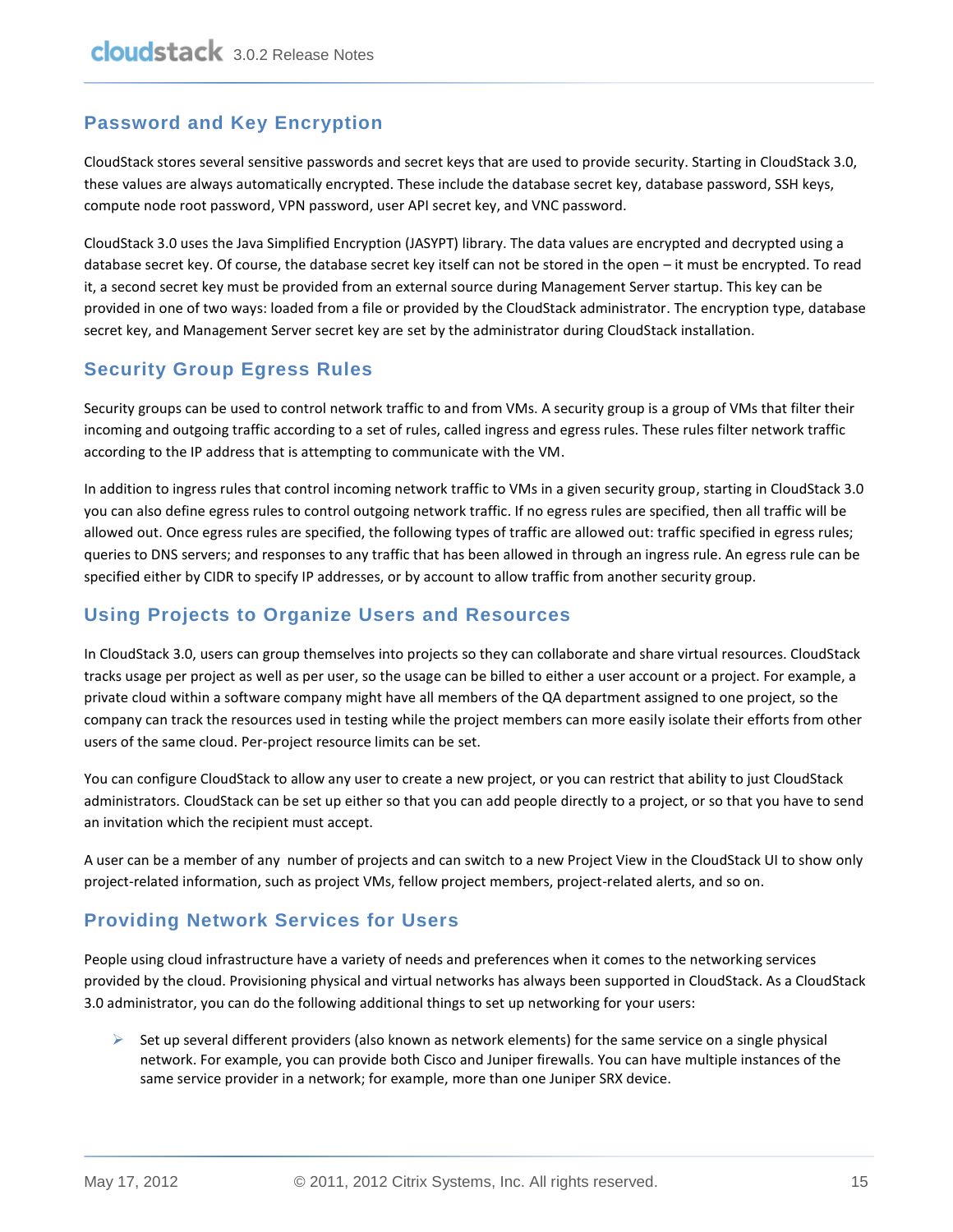- $\triangleright$  Bundle different types of network services into network offerings. When creating a new VM, the user chooses one of the available network offerings, and that determines which network services the VM can use. A network offering is a named set of network services, such as DHCP, source NAT, load balancing, firewall, VPN, port forwarding, and specific network service providers, such as Juniper SRX for the firewall. You can add new network offerings as time goes on so end users can upgrade to a better class of service on their network.
- Provide more ways for a network to be accessed by a user, such as through a project of which the user is a member.
- $\triangleright$  Set up two types of virtual networks: shared and isolated. An isolated network can be accessed only by virtual machines of a single account. A shared network can be accessed by virtual machines that belong to many different accounts. Network isolation on shared networks is accomplished using techniques such as security groups.
- $\triangleright$  More directly control the physical network, such as add/remove/update physical networks in a zone, configure VLANs on the physical network, specify properties like network speed, configure a name so the network can be recognized by hypervisors, configure the IP addresses trunked to a physical network, and specify what type of traffic is carried on the physical network (such as guest VM traffic vs. internal management traffic).

| 4282          | Added nonce support in API.                                                                                           |
|---------------|-----------------------------------------------------------------------------------------------------------------------|
| 5510          | Openstack Swift can now be used as an alternative to NFS storage for templates, ISO,<br>and snapshots.                |
| 5822          | All sensitive passwords are now properly encrypted in the database and any<br>configuration files.                    |
| 6745          | UUIDs are now used in place of regular DB IDs. 3.0 API will support both.                                             |
| 6876          | Netscaler MPX, VPX, and SDX is now supported.                                                                         |
| 7883          | Templates, ISOs, Disk, and Service offerings can now be sorted to allow admins to<br>more easily view them in the UI. |
| <many></many> | Network as a Service feature.                                                                                         |
| 8313          | Basic LDAP authentication is now built in as an optional AUTH adapter.                                                |
| 8620          | Projects feature.                                                                                                     |
| 8791          | User dispersing allocator has now been added as an alternative algorithm for VM<br>placement.                         |

### <span id="page-15-0"></span>**New Features in 3.0.0**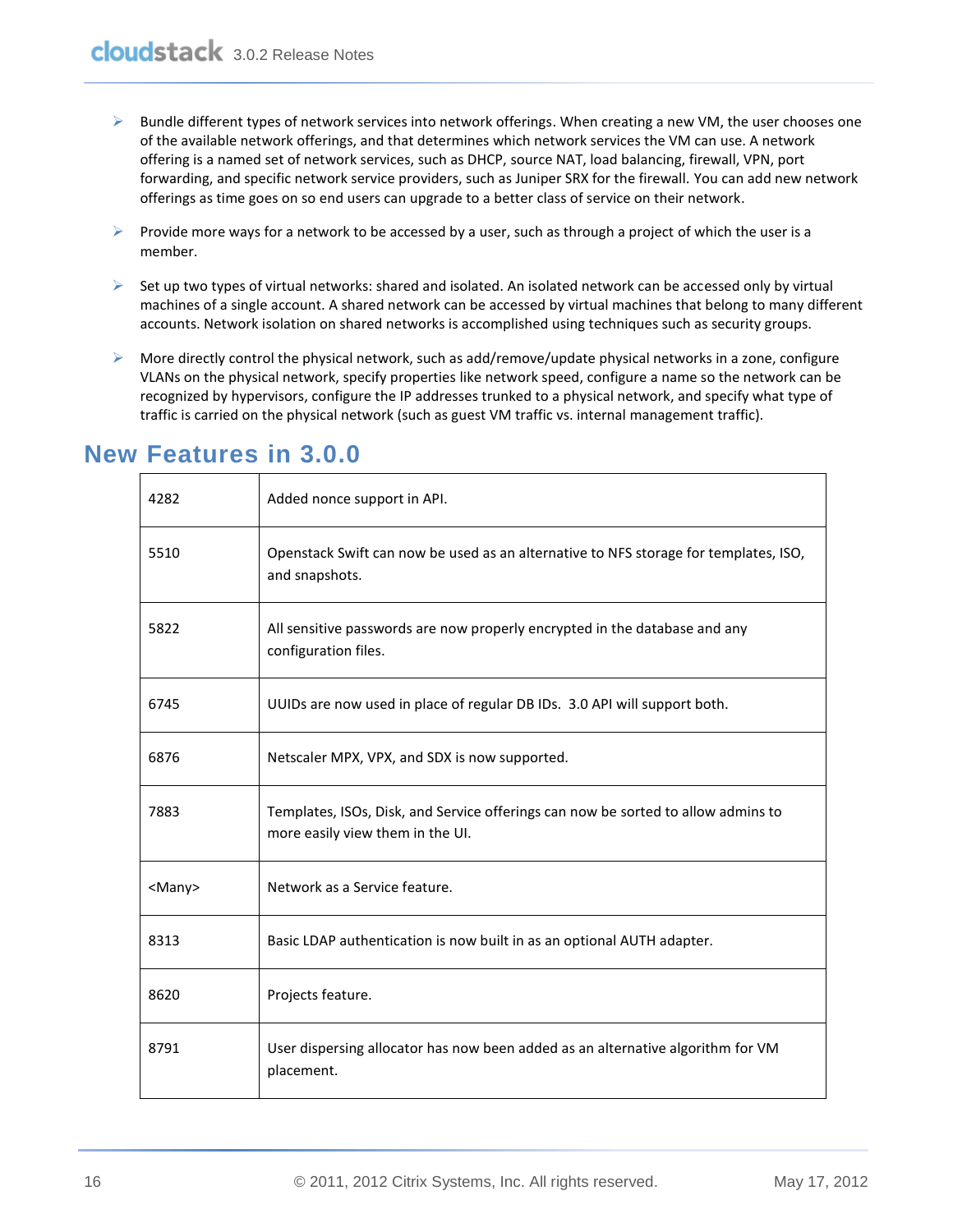| 8962          | Admins can now re-assign VM from one account to another.                                                                          |
|---------------|-----------------------------------------------------------------------------------------------------------------------------------|
| 9128          | Network throttling is now controlled via network offerings.                                                                       |
| 9154          | Redundant Router support has been added.                                                                                          |
| <many></many> | Brand new 3.0 User Interface                                                                                                      |
| 9949          | Users can now revert a VM to the original template it was created from.                                                           |
| <many></many> | State management now included to pod and cluster level from the original host and<br>zone level support.                          |
| 10405         | API Version annotation supported.                                                                                                 |
| 10588         | XenServer 6.0 is now supported.                                                                                                   |
| 10617         | Egress rules for security groups now supported.                                                                                   |
| 10657         | Capacity now has two levels of threshold support. One threshold is used to alert. The<br>other is to disable resource allocation. |
| 10792         | Added ability for admins to set ingress rules that cannot be removed by user.                                                     |
| 10796         | Sticky session now supported for load balancers.                                                                                  |
| 11303         | Added support in login API call to take in a map of parameters that can be passed into<br>the authenticators.                     |
| 11173         | VPN usage is now added as a new usage record.                                                                                     |
| 11598         | MTU for secondary storage is now configurable via Global configuration.                                                           |
| 11689         | Templates now have a SSH enabled flag similar to password enabled flag.                                                           |
| <many></many> | vSphere 5.0 now has Beta support.                                                                                                 |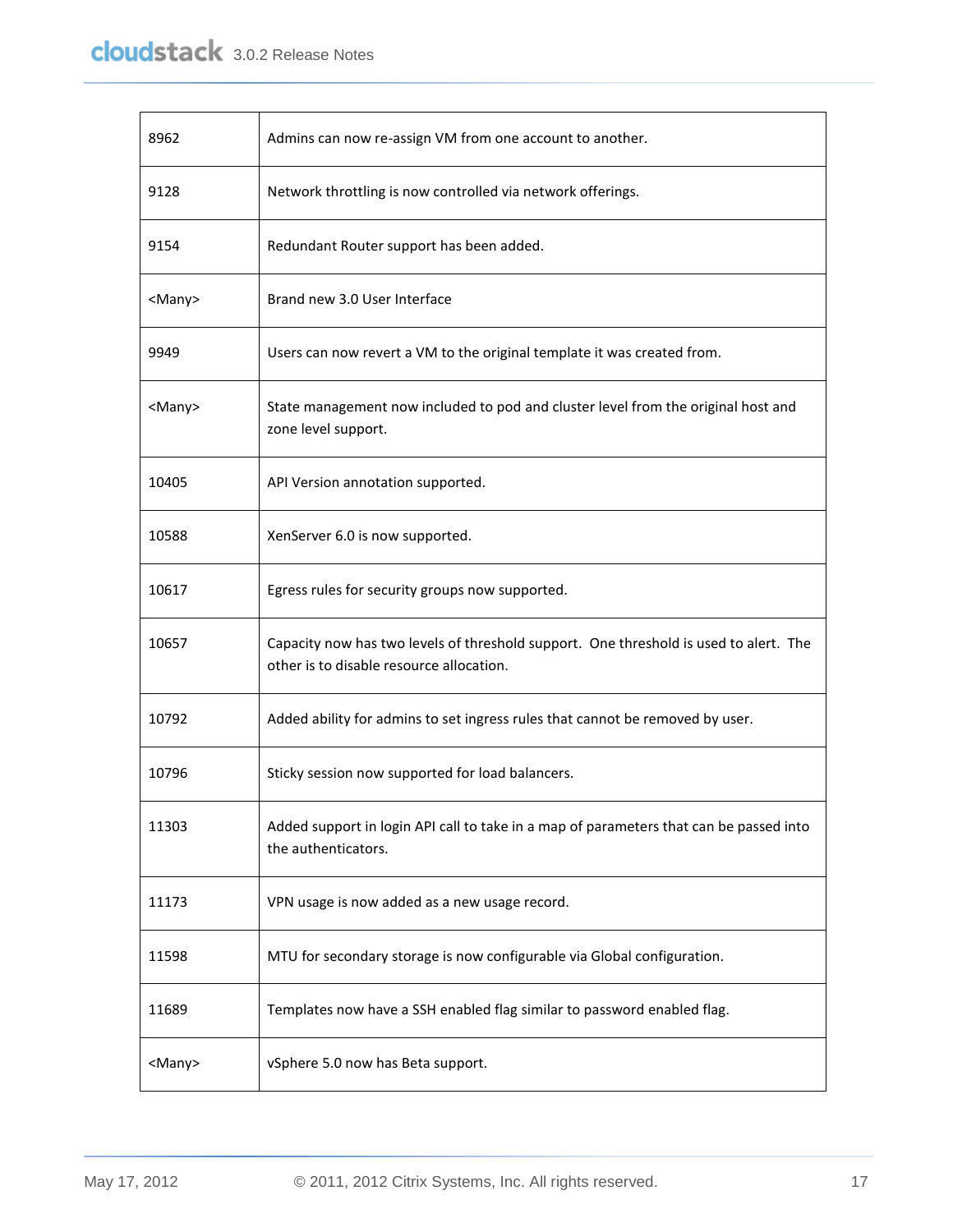| <manv></manv> | RHEL/Centos 6.2 (KVM) is now supported. |
|---------------|-----------------------------------------|
|               |                                         |

# <span id="page-17-0"></span>**Issues Fixed in 3.0.0**

| <many></many> | VM Sync has been improved so that VM state should be better reflected between<br>Management Server and Hypervisor.            |
|---------------|-------------------------------------------------------------------------------------------------------------------------------|
| 8150          | Template delete events are now recorded after being expunged.                                                                 |
| 8870          | IPs from "Direct-Tagged" networks (shared guest networks) are no longer counted as<br>part of the total number of public IPs. |
| 9036          | Migrated VMs will now have their consumed resources reflected properly in the<br>capacity reports.                            |
| 9842          | Network Usage time range aggregation has been improved.                                                                       |
| 10043         | Restarting the Management Server will no longer change a host status from<br>Maintenance to Up.                               |
| 10067         | Extractable attribute can now be edited by administrators.                                                                    |
| 10195         | Added a new VM state of "Unknown" if the host state is in "Alert".                                                            |
| 10217         | Management Server install will now check for FQDN hostname instead of stopping<br>with an error condition.                    |
| 10292         | UI will no longer allow attaching volumes from one hypervisor to another.                                                     |
| 10307         | Network Usage will now account for more than one virtual interface.                                                           |
| 10354         | VMware ISO attach and detach events are now correctly registered.                                                             |
| 10362         | Disabling VPN will now work correctly even if the virtual router is in a STOPPED state.                                       |
| 10674         | Management Server will now alert if it hits a snapshot limit quota.                                                           |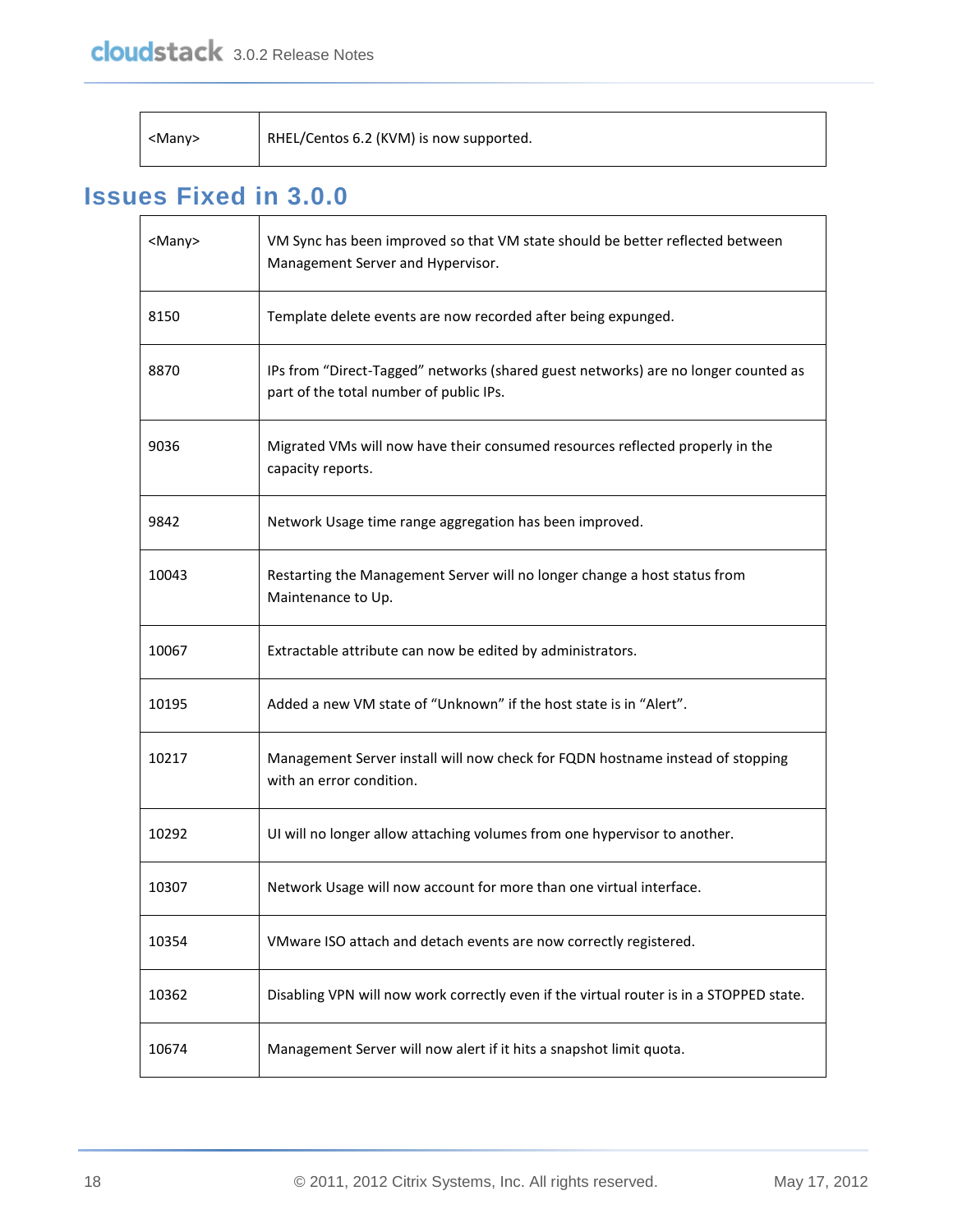| 10779         | Port Ranges now work in the UI.                                                                             |
|---------------|-------------------------------------------------------------------------------------------------------------|
| 10831         | Adding Secondary Storage URL with double slashes will now work.                                             |
| 11056         | DHCP issues with Debian/Ubuntu guest OS have been resolved.                                                 |
| 11131         | VM scheduler will no longer retry in the same zone if that zone has been declared as<br>non-allocable.      |
| 11193         | Management Server will now alert a link-local IP capacity issue.                                            |
| <many></many> | Added new Global configurations to set limits for the number of guest VMs per<br>hypervisor.                |
| 11273         | Management Server will no longer attempt to program security group rules for non-<br>reachable hypervisors. |
| 11284         | Administrators can now add a Basic Zone without security group support.                                     |
| 11311         | Improved listVirtualMachine API call performance.                                                           |
| 11387         | Public IP of the secondary storage VM will now be correctly returned to the pool after<br>being expunged.   |
| 11492         | Volume limits are now checked when deploying a new VM.                                                      |
| 11542         | Management Server will no longer allow same public IP ranged across zones.                                  |
| 11585         | Multiple public VLANs are now correctly supported in VMware.                                                |
| 11616         | Manual live migration of VMs for KVM is now supported.                                                      |
| 11814         | General guest VM options for VMware are now supported.                                                      |
| 11838         | Deleted VM template names can now be re-used.                                                               |
| 11902         | Added global configuration to allow different NIC drivers for VMware system VM.                             |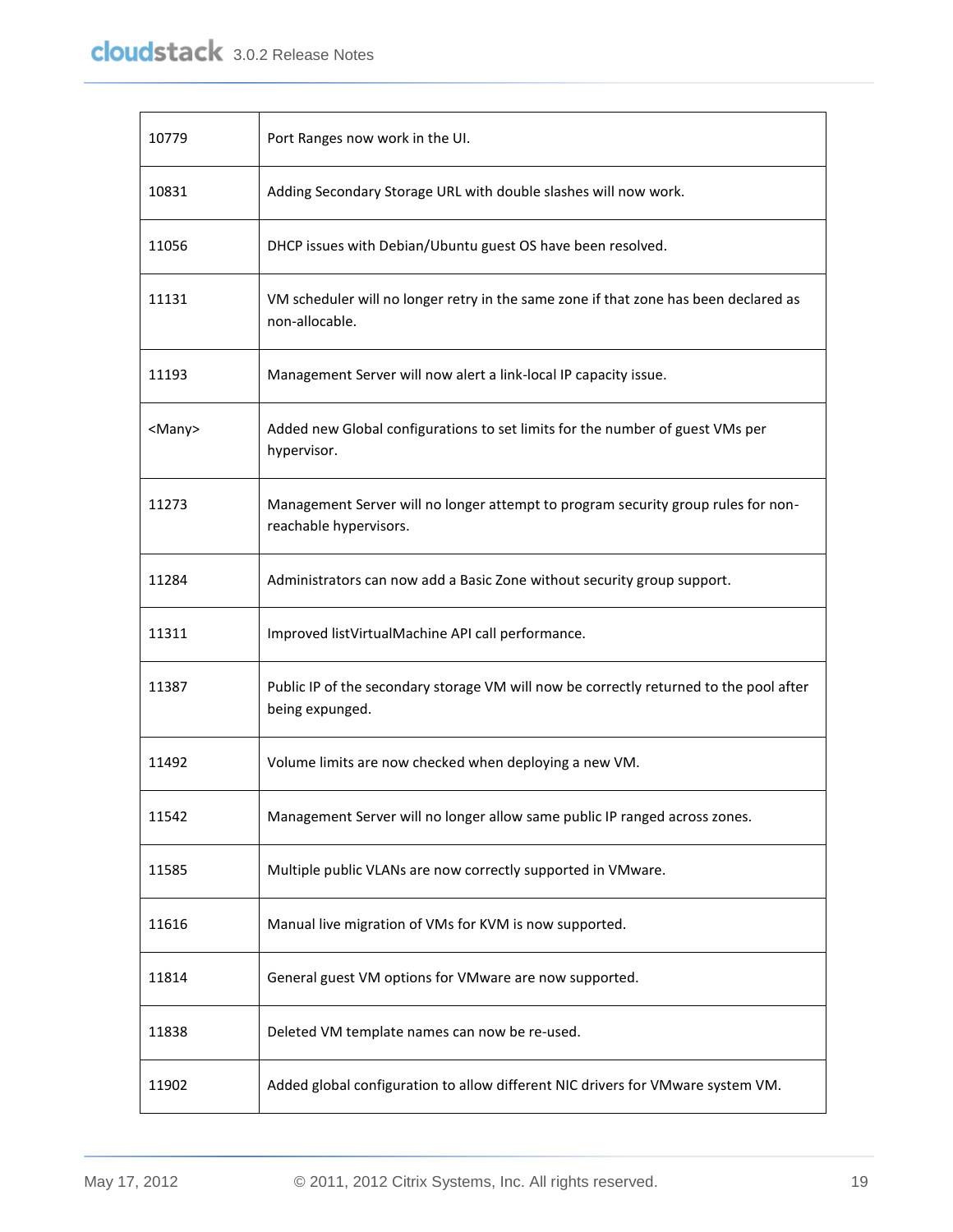| 11926         | Installation of system template will now do mount point validation before proceeding.                                                 |
|---------------|---------------------------------------------------------------------------------------------------------------------------------------|
| <many></many> | Many passwords are no longer logged in the Management Server logs.                                                                    |
| <many></many> | Secondary storage VM has been hardened.                                                                                               |
| 12139         | Added a way for Administrators to specify the default system template to use on a<br>global or per zone basis.                        |
| 12113         | Improved re-try algorithm when attempting to copy a template from secondary to<br>primary during failure scenarios.                   |
| 12162         | CreateLoadBalancer public ID was incorrectly published as optional. It is now required.                                               |
| 12192         | State NFS handle are now correctly handled for KVM.                                                                                   |
| 12290         | Security Groups improvements.                                                                                                         |
| 12476         | DHCP anti-spoofing fixes.                                                                                                             |
| 12481         | Account ID is now returned as part of listAccount API.                                                                                |
| 12705         | Source NAT is no longer configured on additional IP of a different network interface.                                                 |
| 12782         | Capacity now reflects hosts in maintenance mode.                                                                                      |
| 12820         | KVM: Attached disks are no longer removed after a VM reboot.                                                                          |
| 12877         | Pagesize = -1 now works correctly.                                                                                                    |
| 12848         | Removed notion of setting a default network when adding a shared network. Default<br>networks are now specified during VM deployment. |
| 12929         | Added domain ID to all events.                                                                                                        |
| 13201         | Added global configuration to allow administrator to specify default network device<br>drivers for system VMs.                        |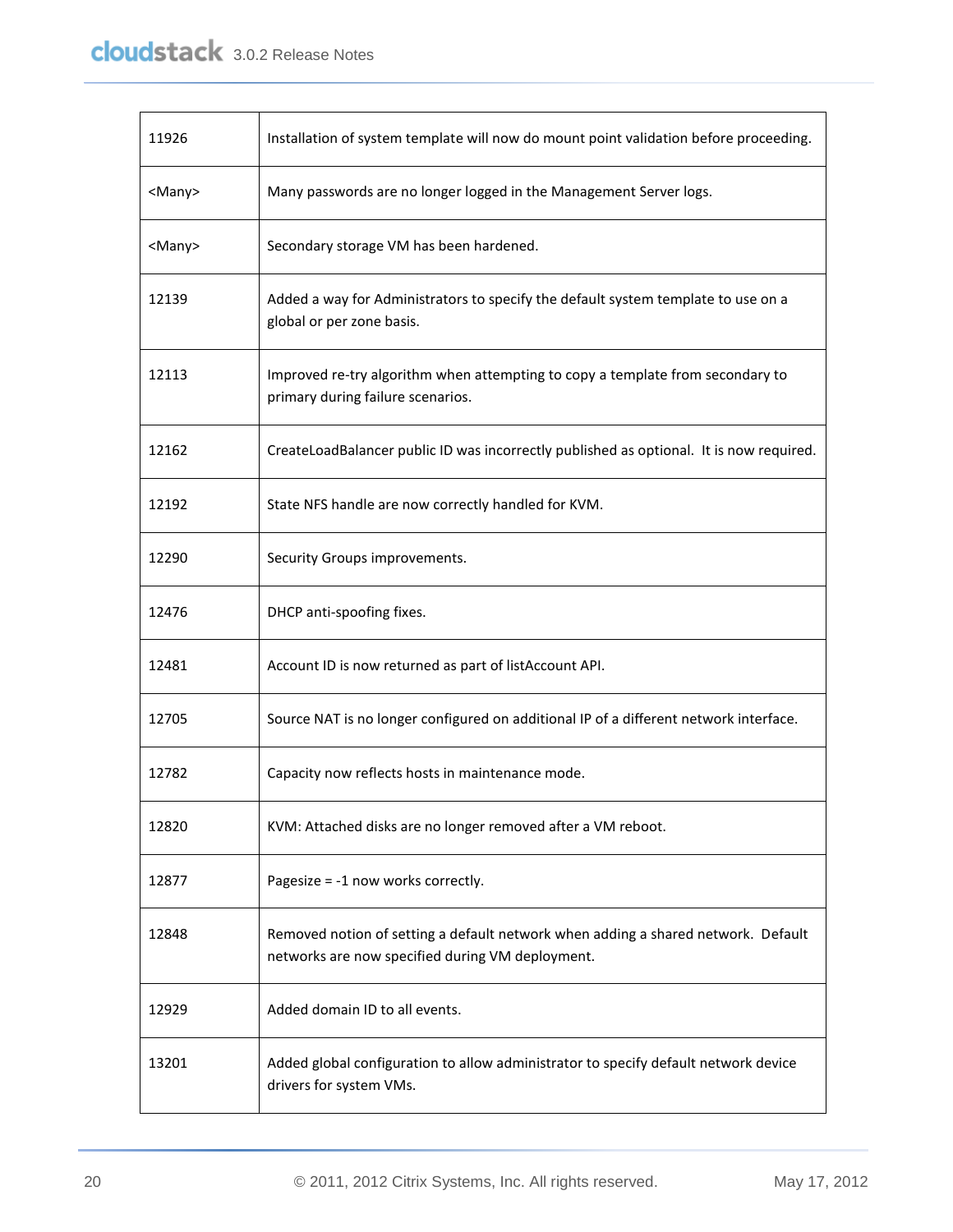| 13315 | Added BASIC auth http proxy for secondary storage VM. |
|-------|-------------------------------------------------------|
| 13396 | Escaped double-quotes in JSON responses.              |
| 13537 | Templates created from snapshots now work with NFSv4. |
| 13777 | VMware snapshot errors are now handled better.        |

#### <span id="page-20-0"></span>**Known Issues in 3.0.0**  $\blacksquare$

| 11535         | In-line mode for load balancer is not supported for all external devices.                                                                                                                                                                                                                                                                                                                                                                                                                                        |
|---------------|------------------------------------------------------------------------------------------------------------------------------------------------------------------------------------------------------------------------------------------------------------------------------------------------------------------------------------------------------------------------------------------------------------------------------------------------------------------------------------------------------------------|
| 12741         | vSphere: maintenance mode will not live migrate system VM to another host.                                                                                                                                                                                                                                                                                                                                                                                                                                       |
| 12840         | Capacity view is not available for pods or clusters.                                                                                                                                                                                                                                                                                                                                                                                                                                                             |
| 13518         | Security Groups are not supported in Advanced Networking.                                                                                                                                                                                                                                                                                                                                                                                                                                                        |
| <many></many> | F5 Known Issues:<br>Unable to create load balancer rule for port 22.<br>$\bullet$<br>No support for changing algorithm once rule has been created.<br>$\bullet$<br>Source algorithm is not supported. Setting a rule to source will prevent other<br>$\bullet$<br>rules from being created properly.<br>Virtual router upgrades do not migrate all sticky session parameters correctly.                                                                                                                          |
| <many></many> | <b>NetScaler Known Issues:</b><br>When a VM from a load balancer rules is removed, it will also get removed for<br>$\bullet$<br>other load balancer rules of the same port.<br>Sticky session method "lbCookie" and "appCookie" do not work for any port<br>$\bullet$<br>other than 80.<br>Virtual router upgrades do not migrate all sticky session parameters correctly.<br>Once the public port 80 has been mapped to any private port, "A", no other<br>public port can be mapped to that private port, "A". |
| 13336         | vSphere: cross cluster volume migration does not work properly.                                                                                                                                                                                                                                                                                                                                                                                                                                                  |
| 13359         | Programming F5/NetScaler rules can be better optimized.                                                                                                                                                                                                                                                                                                                                                                                                                                                          |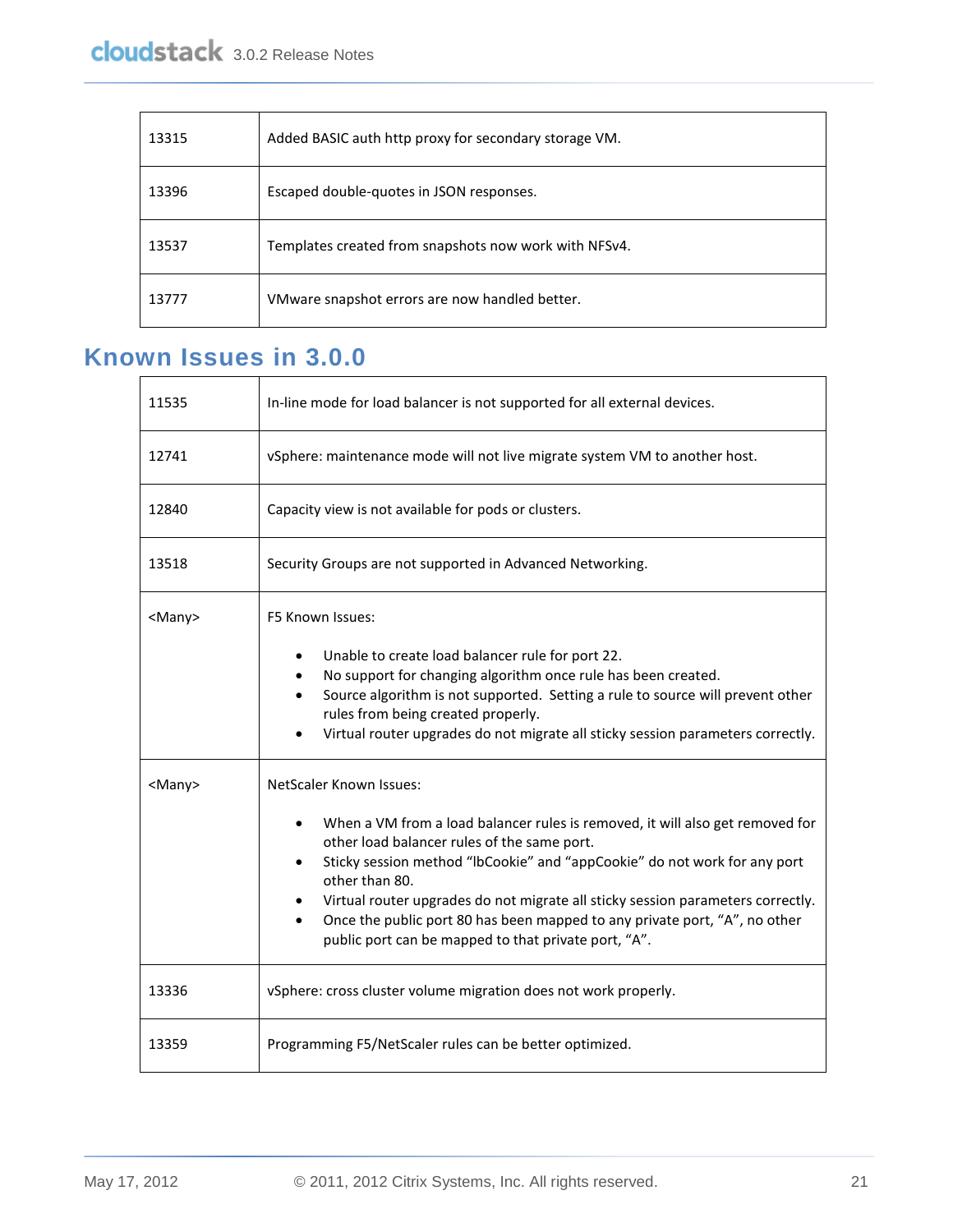| <many></many> | Network restart can fail under certain circumstances.                                                                                                                                                                                                                                                                                                                                                                                |
|---------------|--------------------------------------------------------------------------------------------------------------------------------------------------------------------------------------------------------------------------------------------------------------------------------------------------------------------------------------------------------------------------------------------------------------------------------------|
| 13883         | Multiple NetScalers are not supported in Basic Networking.                                                                                                                                                                                                                                                                                                                                                                           |
| 13935         | vSphere: detaching an ISO from a restored VM instance fails.                                                                                                                                                                                                                                                                                                                                                                         |
| 13963         | vSphere: template download from templates created off of the root volume does not<br>work properly.                                                                                                                                                                                                                                                                                                                                  |
| <many></many> | Disabling a pod or cluster does not prevent resource creation. Only zone level is<br>supported right now.                                                                                                                                                                                                                                                                                                                            |
| 14024         | KVM: clustered LVM is not working properly.                                                                                                                                                                                                                                                                                                                                                                                          |
| <many></many> | Bare metal host provisioning is not working properly.                                                                                                                                                                                                                                                                                                                                                                                |
| <many></many> | In the Add Zone wizard, there is no step for configuring network traffic labels on the<br>physical network(s). Workaround: Don't enable the zone in the last step of the wizard.<br>Enable the zone only after configuring traffic labels for each traffic type, on each<br>physical network, on each hypervisor in the zone. Set up the labels on the hypervisor<br>host, then configure matching labels through the CloudStack UI. |

# <span id="page-21-0"></span>**API Changes from 2.2.14 to 3.0**

#### **Change to Behavior of List Commands**

There was a major change in how our List\* API commands work in CloudStack 3.0 compared to 2.2.x. The rules below apply only for managed resources – those that belong to an account/domain/project. They are irrelevant for the List\* commands displaying unmanaged (system) resources, such as hosts, clusters, and external network resources.

When no parameters are passed in to the call, the caller sees only resources owned by the caller (even when the caller is the administrator). Previously, the administrator saw everyone else's resources by default.

When accountName/domainId are passed in:

- The caller sees the resources dedicated to the account specified.
- If the call is executed by a regular user, the user is authorized to specify only the user's own account/domainId.
- If the caller is a domain administrator, CloudStack performs an authorization check to see whether the caller is permitted to view resources for the given account/domainId.

When projectId is passed in, only resources belonging to that project are listed.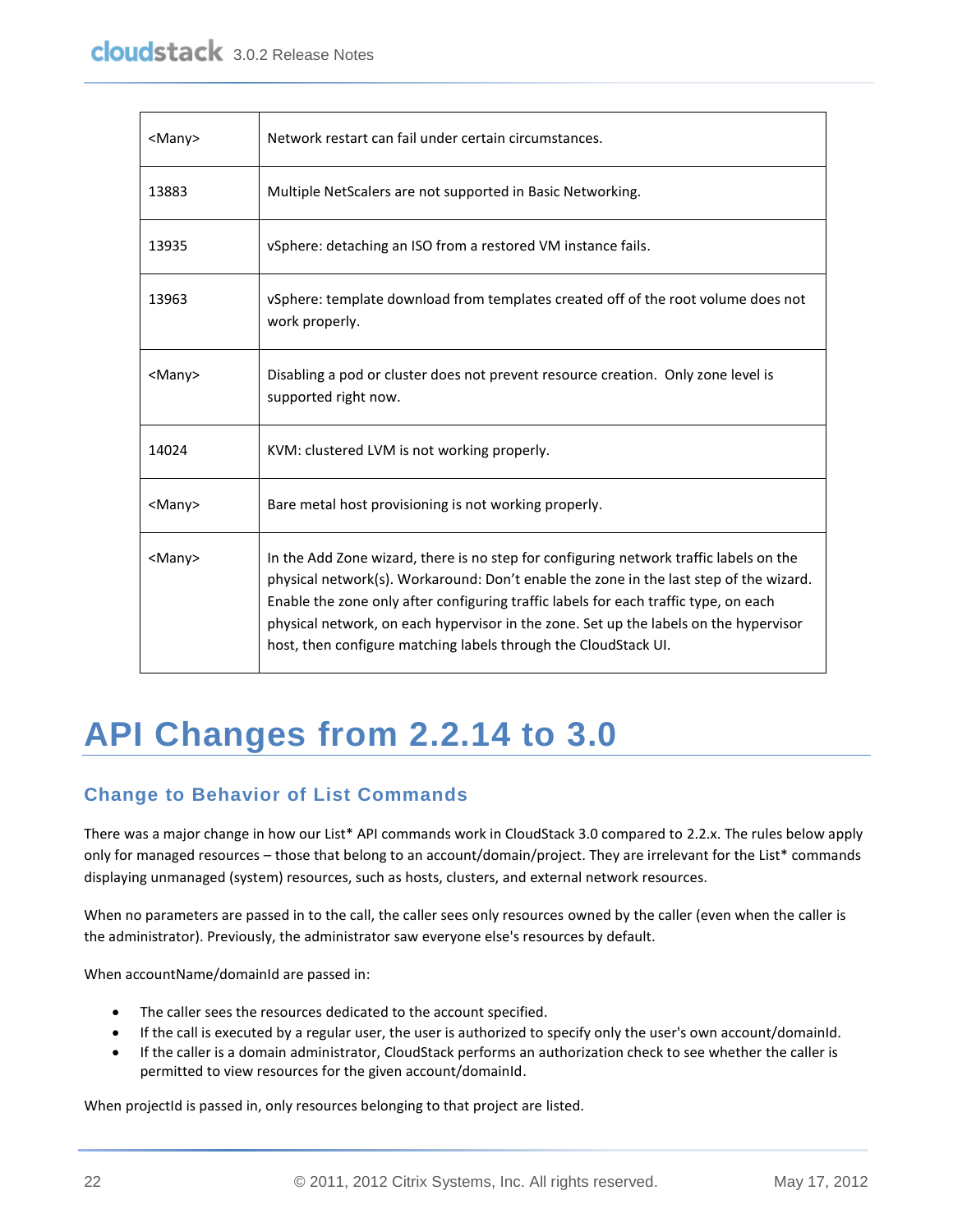When domainId is passed in, the call returns only resources belonging to the domain specified. To see the resources of subdomains, use the parameter isRecursive=true. Again, the regular user can see only resources owned by that user, the root administrator can list anything, and a domain administrator is authorized to see only resources of the administrator's own domain and subdomains.

To see all resources the caller is authorized to see, except for Project resources, use the parameter listAll=true.

To see all Project resources the caller is authorized to see, use the parameter projectId=-1.

There is one API command that doesn't fall under the rules above completely: the listTemplates command. This command has its own flags defining the list rules, as shown in the following table.

| listTemplates Flag | <b>Description</b>                                                                                        |
|--------------------|-----------------------------------------------------------------------------------------------------------|
| Featured           | Returns templates that have been marked as featured and public                                            |
| Self               | Returns templates that have been registered or created by the calling user                                |
| selfexecutable     | Same as self, but only returns templates that are ready to be deployed with                               |
| sharedexecutable   | Ready templates that have been granted to the calling user by another user                                |
| executable         | Templates that are owned by the calling user, or public templates, that can be used to deploy a<br>new VM |
| community          | Returns templates that have been marked as public but not featured                                        |
| All                | Returns all templates (only usable by admins)                                                             |

The CloudStack UI on a general view will display all resources that the logged-in user is authorized to see, except for project resources. To see the project resources, select the project view.

#### **Removed API commands**

- $\triangleright$  createConfiguration (Adds configuration value)
- configureSimulator (Configures simulator)

#### **Added API commands**

- ▶ assignVirtualMachine (Move a user VM to another user under same domain.)
- restoreVirtualMachine (Restore a VM to original template or specific snapshot)
- $\triangleright$  createLBStickinessPolicy (Creates a Load Balancer stickiness policy)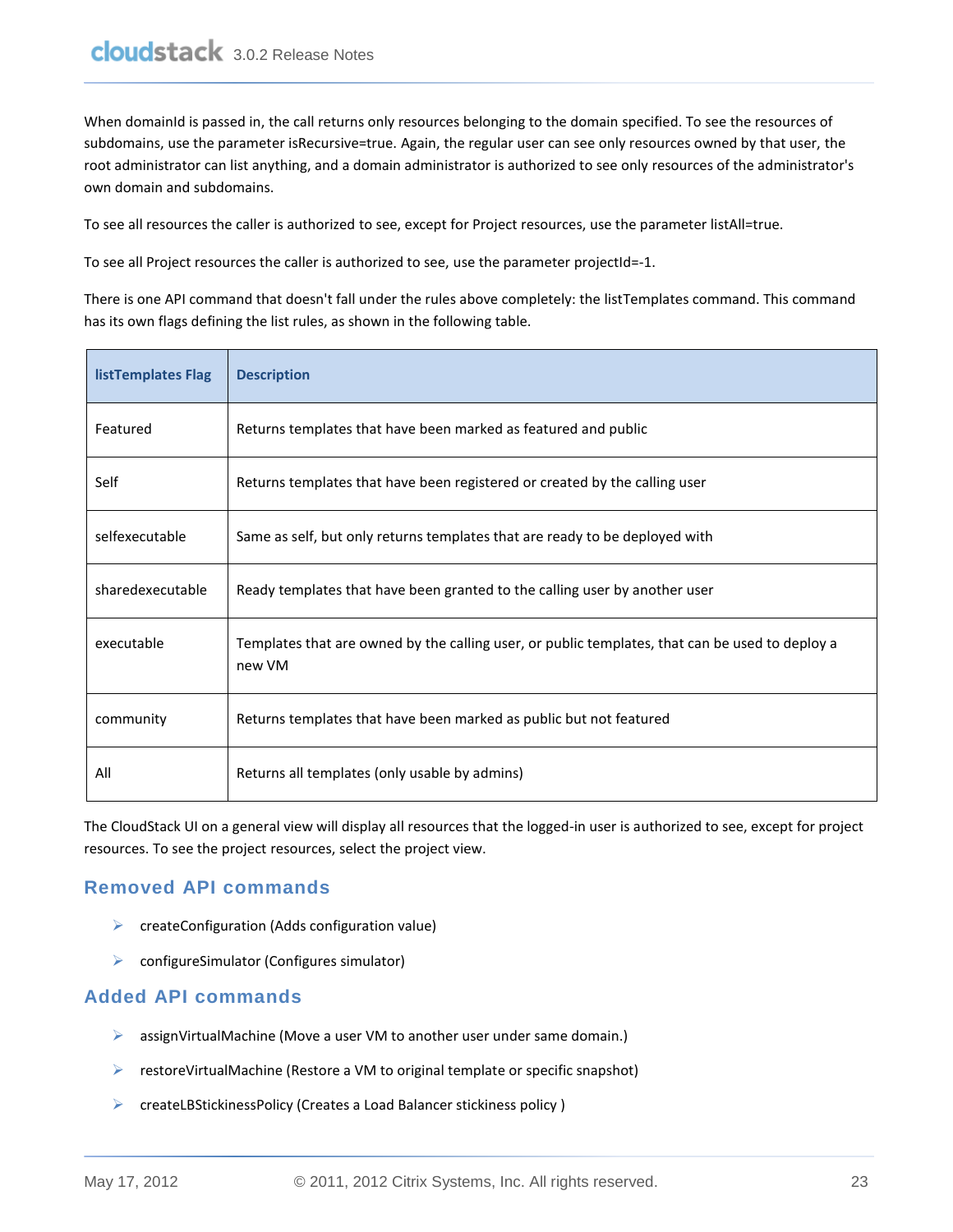- $\triangleright$  deleteLBStickinessPolicy (Deletes a LB stickiness policy.)
- $\triangleright$  listLBStickinessPolicies (Lists LBStickiness policies.)
- $\blacktriangleright$  IdapConfig (Configure the LDAP context for this site.)
- $\triangleright$  addSwift (Adds Swift.)
- $\triangleright$  listSwifts (List Swift.)
- $\triangleright$  migrateVolume (Migrate volume)
- updateStoragePool (Updates a storage pool.)
- $\triangleright$  authorizeSecurityGroupEgress (Authorizes a particular egress rule for this security group)
- $\triangleright$  revokeSecurityGroupEgress (Deletes a particular egress rule from this security group)
- **EXECUTE:** CreateNetworkOffering (Creates a network offering.)
- $\triangleright$  deleteNetworkOffering (Deletes a network offering.)
- $\triangleright$  createProject (Creates a project)
- $\triangleright$  deleteProject (Deletes a project)
- $\triangleright$  updateProject (Updates a project)
- $\triangleright$  activateProject (Activates a project)
- $\triangleright$  suspendProject (Suspends a project)
- $\triangleright$  listProjects (Lists projects and provides detailed information for listed projects)
- $\triangleright$  addAccountToProject (Adds acoount to a project)
- $\triangleright$  deleteAccountFromProject (Deletes account from the project)
- listProjectAccounts (Lists project's accounts)
- $\triangleright$  listProjectInvitations (Lists projects and provides detailed information for listed projects)
- $\triangleright$  updateProjectInvitation (Accepts or declines project invitation)
- $\triangleright$  deleteProjectInvitation (Accepts or declines project invitation)
- $\triangleright$  updateHypervisorCapabilities (Updates a hypervisor capabilities.)
- $\triangleright$  listHypervisorCapabilities (Lists all hypervisor capabilities.)
- $\triangleright$  createPhysicalNetwork (Creates a physical network)
- $\triangleright$  deletePhysicalNetwork (Deletes a Physical Network.)
- $\triangleright$  listPhysicalNetworks (Lists physical networks)
- $\triangleright$  updatePhysicalNetwork (Updates a physical network)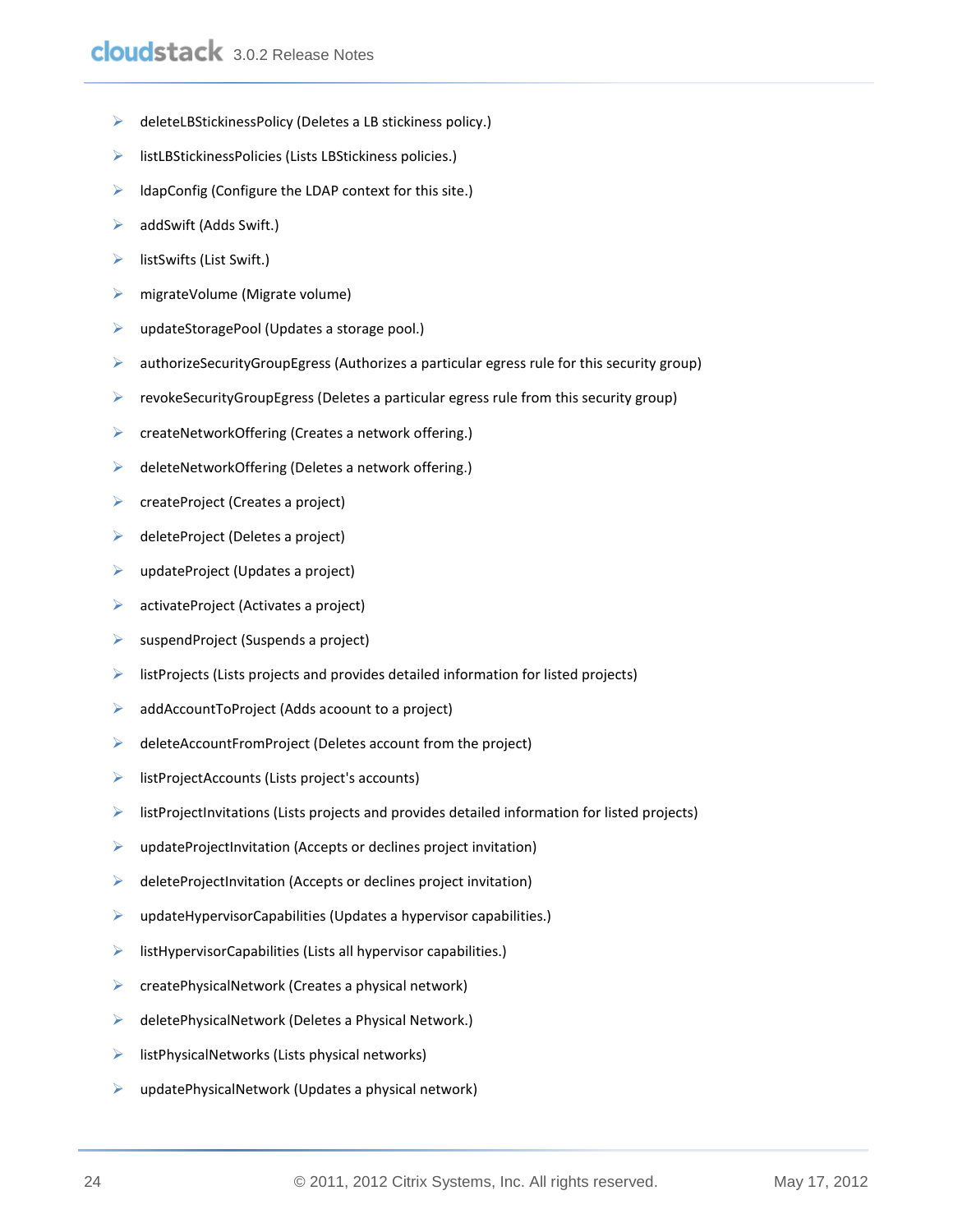- $\triangleright$  listSupportedNetworkServices (Lists all network services provided by CloudStack or for the given Provider.)
- $\triangleright$  addNetworkServiceProvider (Adds a network serviceProvider to a physical network)
- deleteNetworkServiceProvider (Deletes a Network Service Provider.)
- $\triangleright$  listNetworkServiceProviders (Lists network serviceproviders for a given physical network.)
- $\triangleright$  updateNetworkServiceProvider (Updates a network serviceProvider of a physical network)
- $\triangleright$  addTrafficType (Adds traffic type to a physical network)
- $\triangleright$  deleteTrafficType (Deletes traffic type of a physical network)
- $\triangleright$  listTrafficTypes (Lists traffic types of a given physical network.)
- $\triangleright$  updateTrafficType (Updates traffic type of a physical network)
- $\triangleright$  listTrafficTypeImplementors (Lists implementors of implementor of a network traffic type or implementors of all network traffic types)
- createStorageNetworkIpRange (Creates a Storage network IP range.)
- deleteStorageNetworkIpRange (Deletes a storage network IP Range.)
- listStorageNetworkIpRange (List a storage network IP range.)
- $\triangleright$  updateStorageNetworkIpRange (Update a Storage network IP range, only allowed when no IPs in this range have been allocated.)
- $\triangleright$  listUsageTypes (List Usage Types)
- addF5LoadBalancer (Adds a F5 BigIP load balancer device)
- configureF5LoadBalancer (configures a F5 load balancer device)
- deleteF5LoadBalancer ( delete a F5 load balancer device)
- $\triangleright$  listF5LoadBalancers (lists F5 load balancer devices)
- $\triangleright$  listF5LoadBalancerNetworks (lists network that are using a F5 load balancer device)
- $\triangleright$  addSrxFirewall (Adds a SRX firewall device)
- $\triangleright$  deleteSrxFirewall ( delete a SRX firewall device)
- $\triangleright$  configureSrxFirewall (Configures a SRX firewall device)
- $\triangleright$  listSrxFirewalls (lists SRX firewall devices in a physical network)
- $\triangleright$  listSrxFirewallNetworks (lists network that are using SRX firewall device)
- addNetscalerLoadBalancer (Adds a netscaler load balancer device)
- $\triangleright$  deleteNetscalerLoadBalancer ( delete a netscaler load balancer device)
- configureNetscalerLoadBalancer (configures a netscaler load balancer device)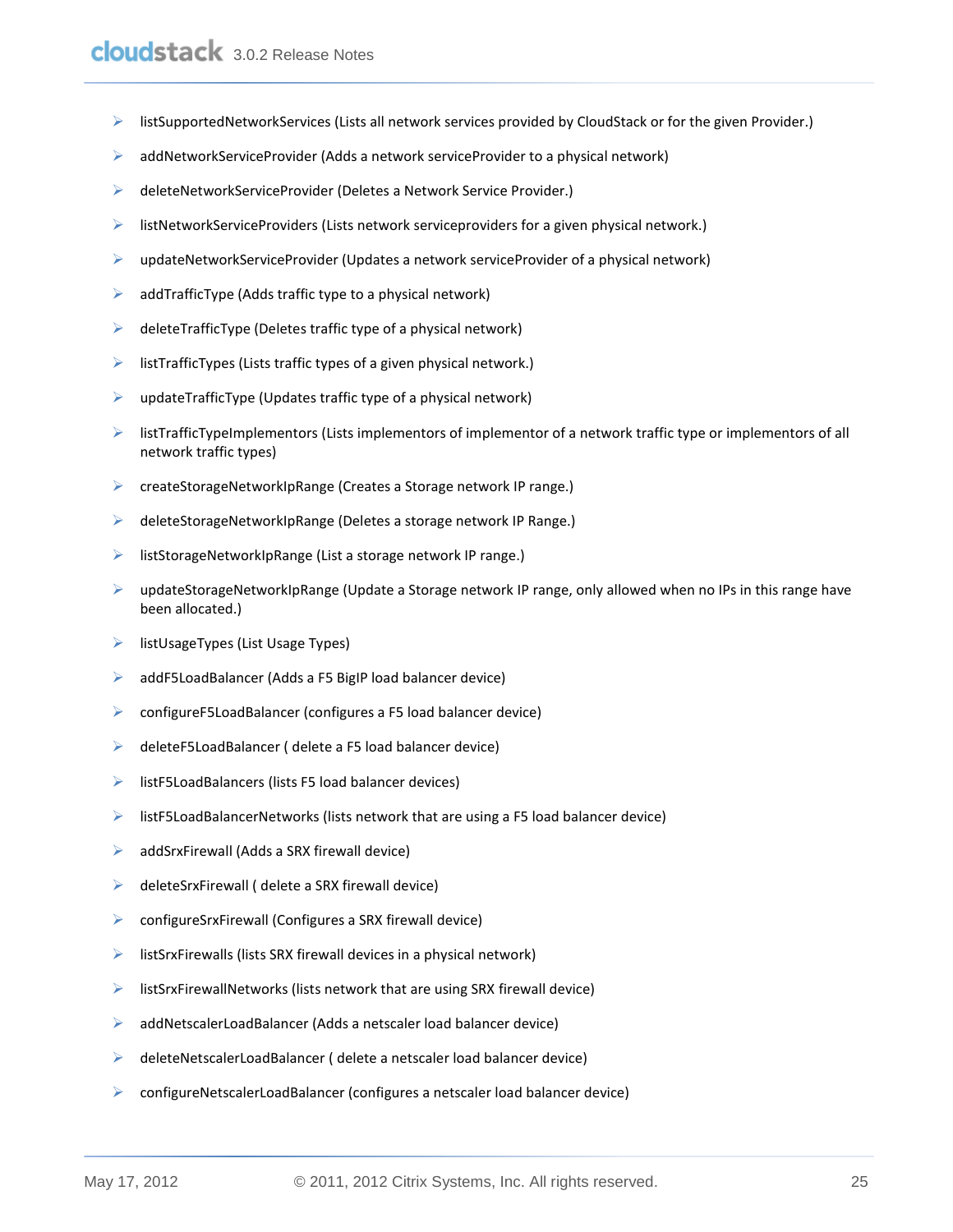- $\triangleright$  listNetscalerLoadBalancers (lists netscaler load balancer devices)
- $\triangleright$  listNetscalerLoadBalancerNetworks (lists network that are using a netscaler load balancer device)
- $\triangleright$  createVirtualRouterElement (Create a virtual router element.)
- ▶ configureVirtualRouterElement (Configures a virtual router element.)
- $\triangleright$  listVirtualRouterElements (Lists all available virtual router elements.)

# <span id="page-25-0"></span>**Upgrade Instructions**

# <span id="page-25-1"></span>**Before Upgrading**

Starting in 3.0.2, the usage record format for IP addresses is the same as the rest of the usage types (see bug CS-8222). Instead of a single record with the assignment and release dates, separate records will be generated per aggregation period with start/end dates. After upgrading to 3.0.2, any existing IP address usage records in the old format will no longer be available.

Before upgrading, be sure to query your IPaddress usage records and process them.

## <span id="page-25-2"></span>**Upgrade from 3.0.x to 3**.**0.2**

Perform the following to upgrade from CloudStack 3.0.0 or 3.0.1 to CloudStack 3.0.2.

1. Stop all Usage Servers if running. Run this on all Usage Server hosts.

# service cloud-usage stop

2. Stop the Management Servers. Run this on all Management Server hosts.

# service cloud-management stop

3. On the MySQL master take a backup of the MySQL databases. We recommend performing this step even in test upgrades. If there is an issue this will assist with debugging.

In the following commands, it is assumed that you have set the root password on the database, which is a CloudStack recommended best practice. Substitute your own MySQL root password.

```
# mysqldump -u root -p<mysql_password> cloud > cloud-backup.dmp
# mysqldump -u root -p<mysql password> cloud usage > cloud-usage-backup.dmp
```
<span id="page-25-3"></span>4. The resource count table may have duplicate entries which will cause the upgrade to fail. You need to drop those duplicate entries for the same resource type before starting the upgrade. Enter mysql, then run the following command:

mysql>delete from cloud.resource\_count;

Exit mysql. You will generate a new resource count table later, in step [11.](#page-26-0)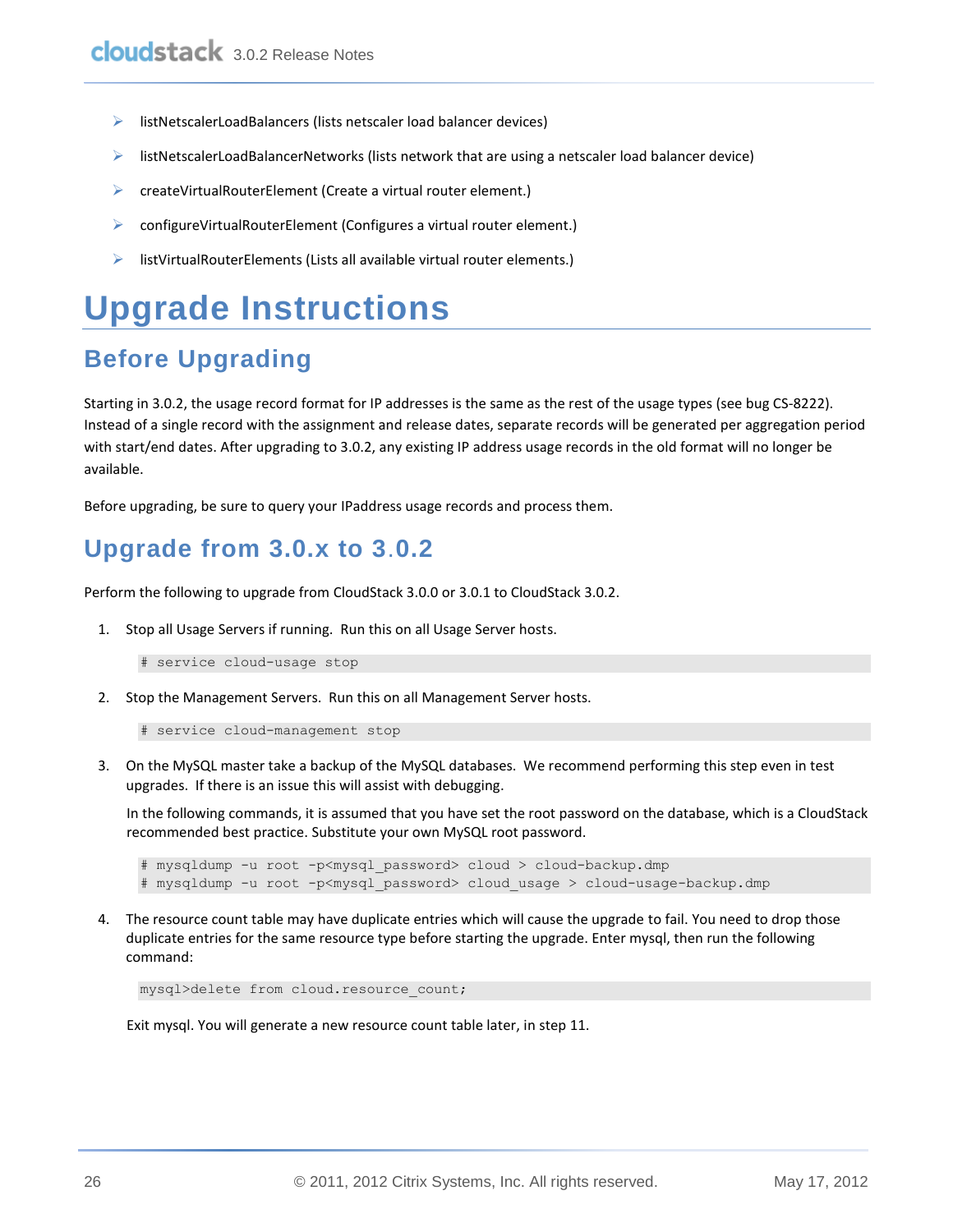- <span id="page-26-1"></span>5. Download the CloudStack Management Server version 3.0.2 onto each host where it will run from one of the following links. If your operating system is CentOS, use the download file for RHEL.
	- Open-source community: [http://sourceforge.net/projects/cloudstack/files/CloudStack Acton/](http://sourceforge.net/projects/cloudstack/files/CloudStack%20Acton/)
	- Commercial customers: <https://www.citrix.com/English/ss/downloads/>

Commercial customers will need a [MyCitrix account.](http://www.citrix.com/lang/English/publicindex.asp?destURL=%2FEnglish%2FmyCitrix%2Findex.asp%3F)

6. Upgrade the CloudStack packages. You should have a file in the form of "CloudStack-3.0.2-N-OSVERSION.tar.gz". Untar the file and then run the install.sh script inside it. Replace the file and directory names below with those you are using:

```
# tar xzf CloudStack-3.0.2-N-OSVERSION.tar.gz
# cd CloudStack-3.0.2-N-OSVERSION
# ./install.sh
```
You should see a few messages as the installer prepares, followed by a list of choices.

<span id="page-26-2"></span>7. Choose "U" to upgrade the packages.

 $>$  U

- 8. Repeat step[s 5](#page-26-1) [7](#page-26-2) on each management server node.
- 9. Edit the file schema-301to302.sql. This file can be found under the cloud/setup directory. The exact location may vary depending on your operating system, but a typical path is /usr/share/cloud/setup/db/schema-301to302.sql. Comment out the following line:

DROP INDEX `i host \_allocation\_state` ON `cloud`.`host`

10. Start one Management Server. Do not start the other Management Servers.

# service cloud-management start

<span id="page-26-0"></span>11. When the UI becomes accessible (at http://<your.management.server.ip>:8080/client), log in with the user ID "admin" and password "password." Click Domains, then click the ROOT domain. Click the Update Resource Count button. This will refresh the resource count and generate the table deleted in step [4.](#page-25-3)

| ROOT<br>背<br><b>Domains</b> |                       |               |
|-----------------------------|-----------------------|---------------|
|                             |                       |               |
| ROOT                        | Details               |               |
|                             |                       | View Accounts |
|                             | Update Resource Count |               |
|                             | ROOT<br>Name:         |               |

12. Start the other Management Servers. Perform this on each Management Server host.

# service cloud-management start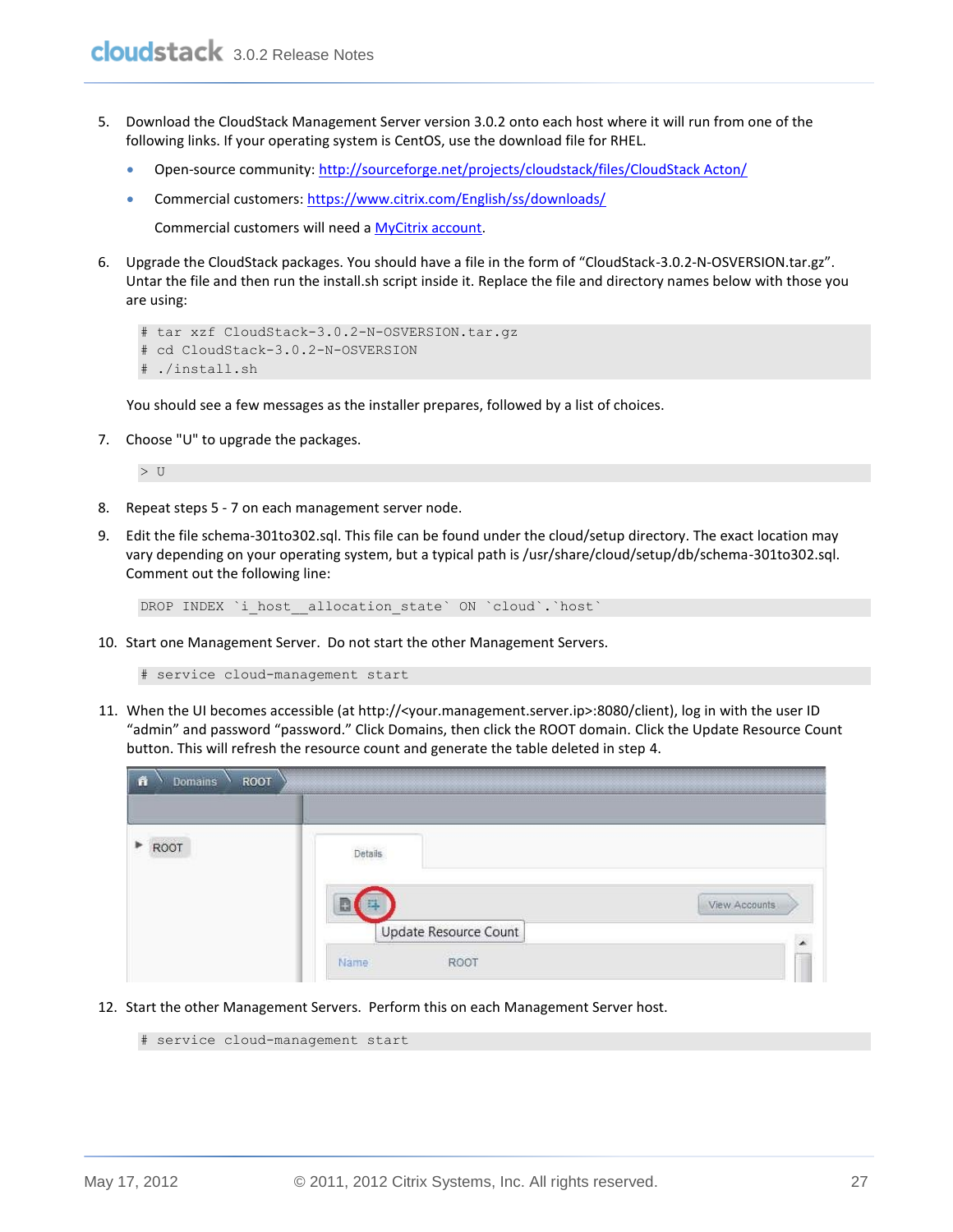13. Start all Usage Servers (if they were running on your previous CloudStack version). Perform this on each Usage Server host.

# service cloud-usage start

14. (KVM only) Additional steps are required for each KVM host. These steps will not affect running guests in the cloud. These steps are required only for clouds using KVM as hosts and only on the KVM hosts.

On each KVM host:

- a. Copy the CloudStack 3.0.2 .tgz download to the host, untar it, and cd into the resulting directory.
- b. Stop the running agent.

# service cloud-agent stop

- c. Update the agent software.
- # ./install.sh

Choose "U" to update the packages.

d. Start the agent.

# service cloud-agent start

e. Insert a valid username and password into the host details table for each KVM node. Substitute your own host ID, username, and password in the commands below and submit them to the MySQL server:

```
insert into cloud.host details (host id, name, value) VALUES (the-id-of-host,
"username", the-actual-host-user-name)
insert into cloud.host details (host id, name, value) VALUES (the-id-of-host,
"password", the-actual-host-password)
```
- 15. In the CloudStack Administrator UI, check the status of the hosts. All hosts should come to Up state (except those that you know to be offline). You may need to wait 20 or 30 minutes, depending on the number of hosts. Do not proceed to the next step until the hosts show in Up state. If the hosts do not come to the Up state, contact support.
- 16. Stop, then start, all Secondary Storage VMs, Console Proxy VMs, and virtual routers. A script is provided to implement this. Run the script once on one management server. The script requires the IP address of the MySQL instance, the MySQL user to connect as, and the password to use for that user. In addition to those parameters, provide the "-a" argument. For example:

```
# nohup cloud-sysvmadm -d 192.168.1.5 -u cloud -p password -a > sysvm.log 2>&1 &
# tail -f sysvm.log
```
This might take up to an hour to run, depending on the number of accounts in the system.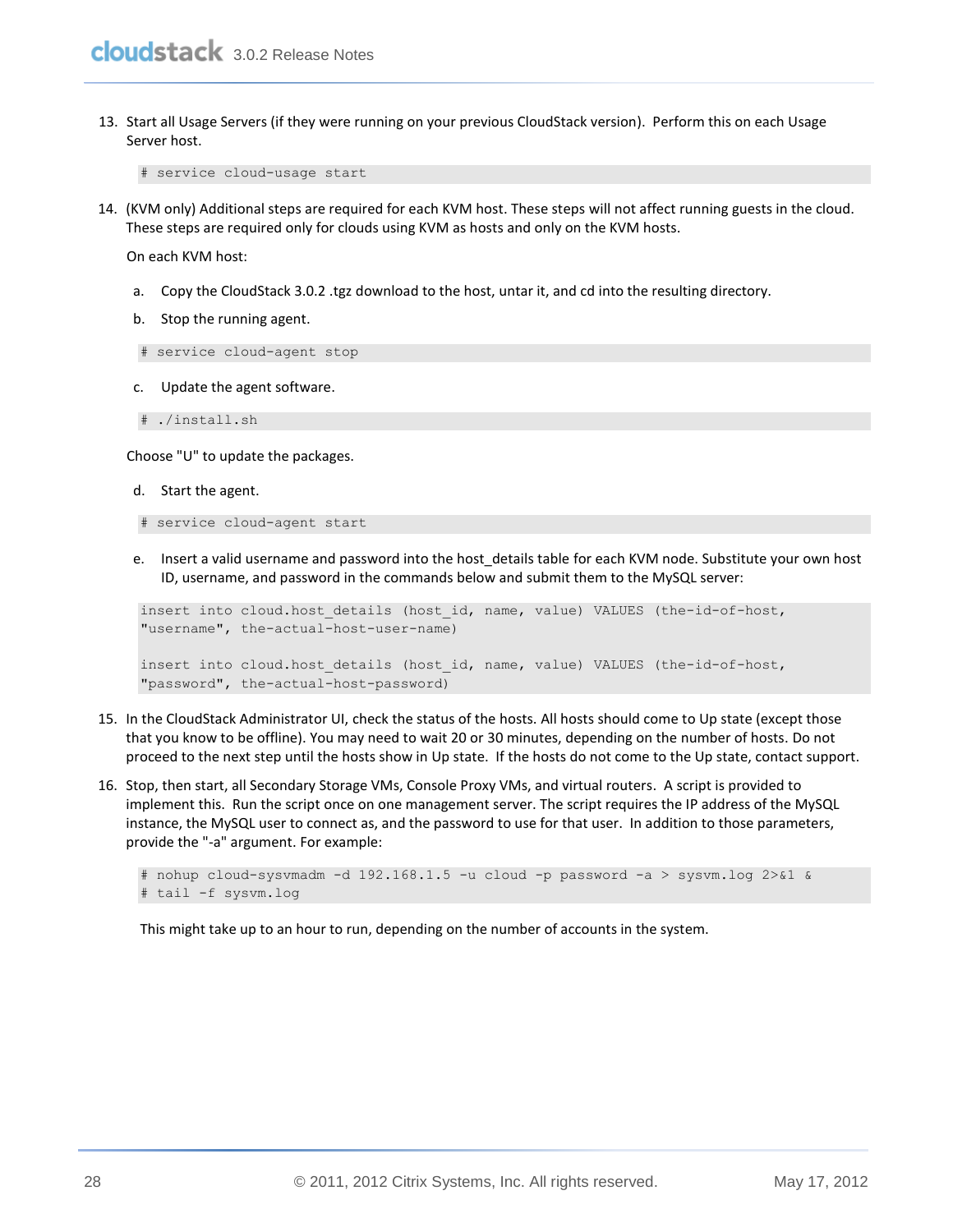- 17. To verify the upgrade was successful, you can run the following commands.
	- a. Check for CloudStack packages.
	- # rpm -qa | grep -i cloud

The expected output is like the following:

```
cloud-core-3.0.2-1.el6.x86_64
cloud-client-ui-3.0.2-1.el6.x86_64
cloud-utils-3.0.2-1.el6.x86_64
cloud-python-3.0.2-1.el6.x86_64
cloud-server-3.0.2-1.el6.x86_64
cloud-agent-scripts-3.0.2-1.el6.x86_64
cloud-client-3.0.2-1.el6.x86_64
cloud-deps-3.0.2-1.el6.x86_64
cloud-setup-3.0.2-1.el6.x86_64
```
b. Start MySQL and get the CloudStack version.

mysql> select \* from cloud.version order by id desc limit 1;

The expected output is like the following:

```
+----+---------+---------------------+----------+
| id | version | updated | step | |
+----+---------+---------------------+----------+
| 2 | 3.0.2 | 2012-04-23 06:42:06 | Complete |
  +----+---------+---------------------+----------+
1 row in set (0.00 sec)
```
### <span id="page-28-0"></span>**Upgrade from 2.2.x to 3.0.2**

1. If you are using CloudStack 2.2.0 - 2.2.13, first upgrade to 2.2.14 using the instructions in the 2.2.14 Release Notes.

**WARNING:** (KVM only) If KVM hypervisor is used in your cloud, be sure you completed the step to insert a valid username and password into the host details table on each KVM node as described in the 2.2.14 Release Notes. This step is critical, as the database will be encrypted after the upgrade to 3.0.2.

- 2. While running the 2.2.14 system, log in to the CloudStack UI as root administrator.
- 3. Using the CloudStack UI, add a new System VM template for each hypervisor type that is used in your cloud. In each CloudStack zone, add a system VM template for each hypervisor used in that zone.

Depending on the hypervisor, you MUST use the following values in all input fields (do not change these):

XenServer:

- Name: systemvm-xenserver-3.0.0
- Display Text: systemvm-xenserver-3.0.0
- URL: [http://download.cloud.com/templates/acton/acton-systemvm-0](http://download.cloud.com/templates/acton/acton-systemvm-)2062012.vhd.bz2
- Zone: Choose the zone where this hypervisor is used
- OS Type: Debian GNU/Linux 5.0 (32-bit)
- Hypervisor: XenServer
- Format: VHD
- Password Enabled: no
- Public: no
- Featured: no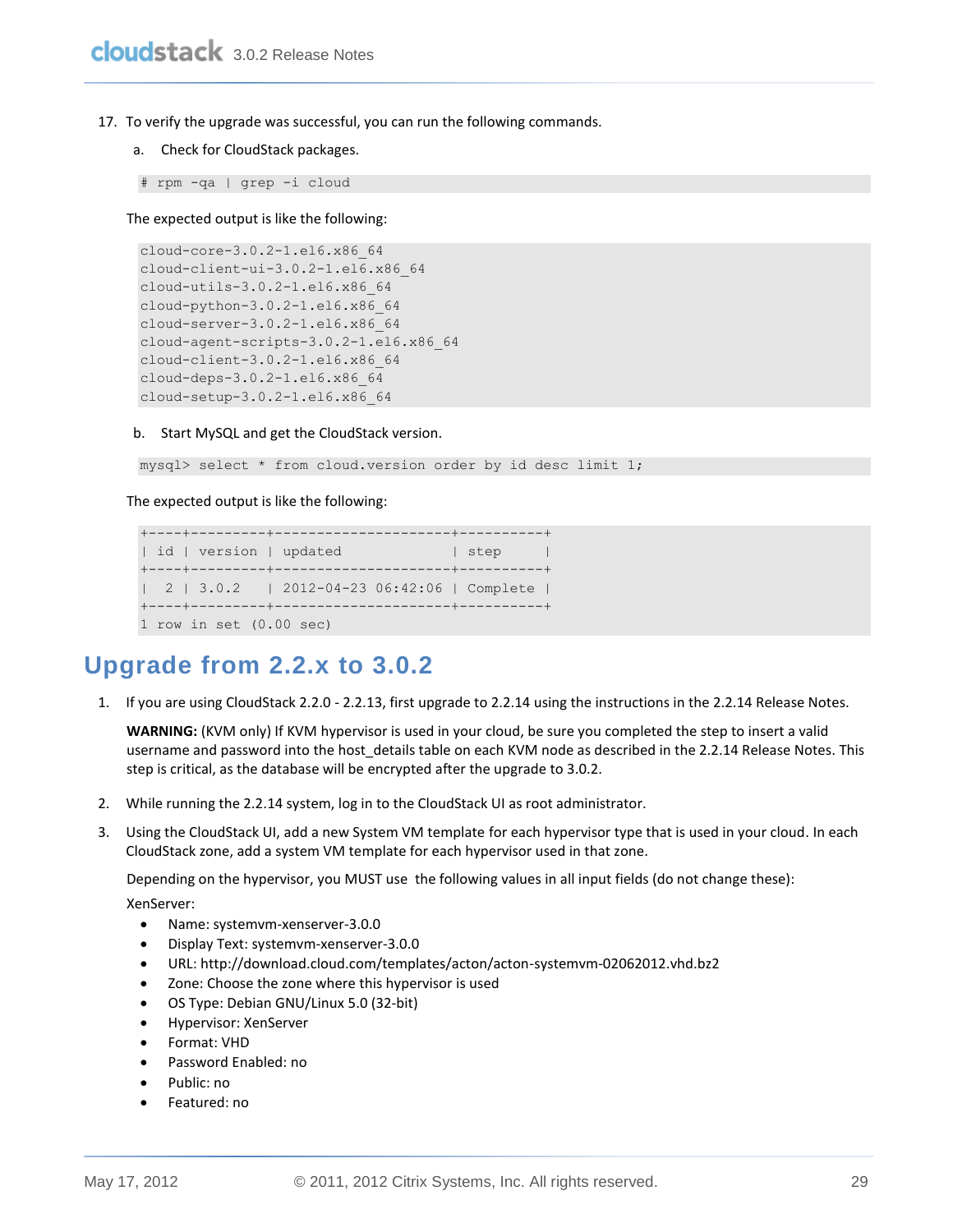KVM:

- Name: systemvm-kvm-3.0.0
- Display Text: systemvm-kvm-3.0.0
- URL: http://download.cloud.com/templates/acton/acton-systemvm-02062012.qcow2.bz2
- Zone: Choose the zone where this hypervisor is used
- OS Type: Debian GNU/Linux 5.0 (32-bit)
- Hypervisor: KVM
- Format: QCOW2
- Password Enabled: no
- Public: no
- Featured: no

VMware:

- Name: systemvm-vmware-3.0.0
- Display Text: systemvm-vmware-3.0.00
- URL: http://download.cloud.com/templates/acton/acton-systemvm-02062012.ova
- Zone: Choose the zone where this hypervisor is used
- OS Type: Debian GNU/Linux 5.0 (32-bit)
- Hypervisor: VMware
- Format: OVA
- Password Enabled: no
- Public: no
- Featured: no
- 4. Watch the screen to be sure that the template downloads successfully and enters the READY state. Do not proceed until this is successful.

WARNING: If you use more than one type of hypervisor in your cloud, be sure you have repeated these steps to download the system VM template for each hypervisor type. Otherwise, the upgrade will fail.

5. Stop all Usage Servers if running. Run this on all Usage Server hosts.

# service cloud-usage stop

6. Stop the Management Servers. Run this on all Management Server hosts.

# service cloud-management stop

7. On the MySQL master take a backup of the MySQL databases. We recommend performing this step even in test upgrades. If there is an issue this will assist with debugging.

In the following commands, it is assumed that you have set the root password on the database, which is a CloudStack recommended best practice. Substitute your own MySQL root password.

```
# mysqldump -u root -p<mysql_password> cloud > cloud-backup.dmp
# mysqldump -u root -p<mysql password> cloud usage > cloud-usage-backup.dmp
```
<span id="page-29-0"></span>8. The resource count table may have duplicate entries which will cause the upgrade to fail. You need to drop those duplicate entries for the same resource type before starting the upgrade. Enter mysql, then run the following command:

mysql> delete from cloud.resource\_count;

Exit mysql. You will generate a new resource count table later, in step [17.](#page-31-0)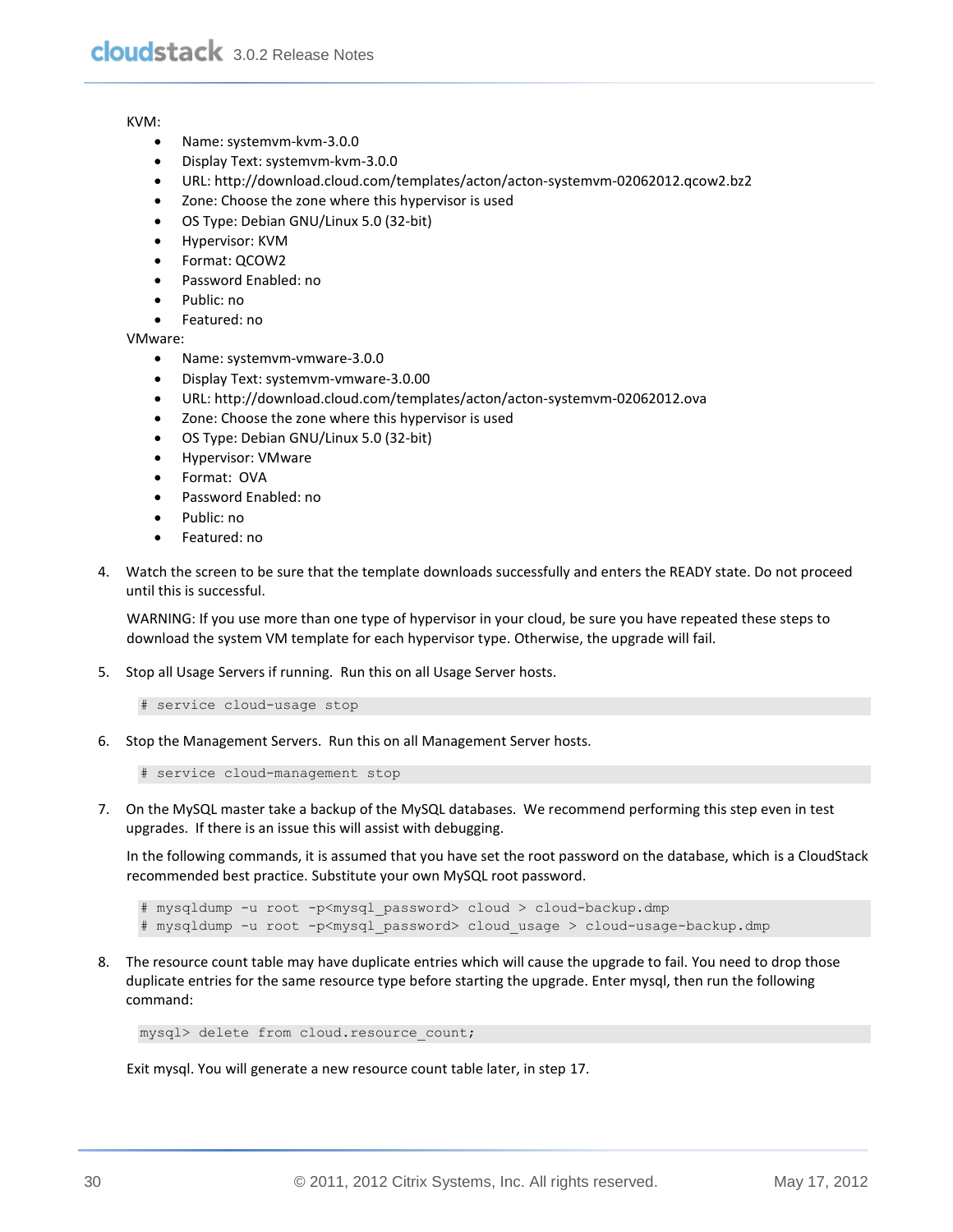- <span id="page-30-0"></span>9. Download the CloudStack Management Server version 3.0.2 onto each host where it will run from one of the following links. If your operating system is CentOS, use the download file for RHEL.
	- Open-source community: [http://sourceforge.net/projects/cloudstack/files/CloudStack Acton/](http://sourceforge.net/projects/cloudstack/files/CloudStack%20Acton/)
	- Commercial customers: <https://www.citrix.com/English/ss/downloads/>

You will need a **MyCitrix account**.

10. Upgrade the CloudStack packages. You should have a file in the form of "CloudStack-3.0.2-N-OSVERSION.tar.gz". Untar the file and then run the install.sh script inside it. Replace the file and directory names below with your own:

```
# tar xzf CloudStack-3.0.2-N-OSVERSION.tar.gz
# cd CloudStack-3.0.2-N-OSVERSION
# ./install.sh
```
You should see a few messages as the installer prepares, followed by a list of choices.

11. Choose "U" to upgrade the packages.

 $> \;$  U

- 12. If you have made changes to your existing copy of the file components.xml in your previous-version CloudStack installation, the changes will be preserved in the upgrade. However, you need to do the following steps to place these changes in a new version of the file which is compatible with version 3.0.2.
	- a. Make a backup copy of your file /etc/cloud/management/components.xml. For example:

# mv /etc/cloud/management/components.xml /etc/cloud/management/components.xml-backup

- b. Copy /etc/cloud/management/components.xml.rpmnew to override /etc/cloud/management/components.xml:
- # cp /etc/cloud/management/components.xml.rpmnew /etc/cloud/management/components.xml
- c. Merge your changes from the backup file into the new components.xml file.
- # vi /etc/cloud/management/components.xml
- 13. If you have made changes to your existing copy of the file /etc/cloud/management/db.properties in your previousversion CloudStack installation, the changes will be preserved in the upgrade. However, you need to do the following steps to place these changes in a new version of the file which is compatible with version 3.0.2. Repeat this step on every management server node.
	- a. Make a backup copy of your file /etc/cloud/management/db.properties. For example:
	- # mv /etc/cloud/management/db.properties /etc/cloud/management/db.properties-backup
		- b. Copy /etc/cloud/management/db.properties.rpmnew to override /etc/cloud/management/db.properties:

# cp -ap /etc/cloud/management/db.properties.rpmnew /etc/cloud/management/db.properties

- c. Merge your changes from the backup file into the new db.properties file.
- # vi /etc/cloud/management/db.properties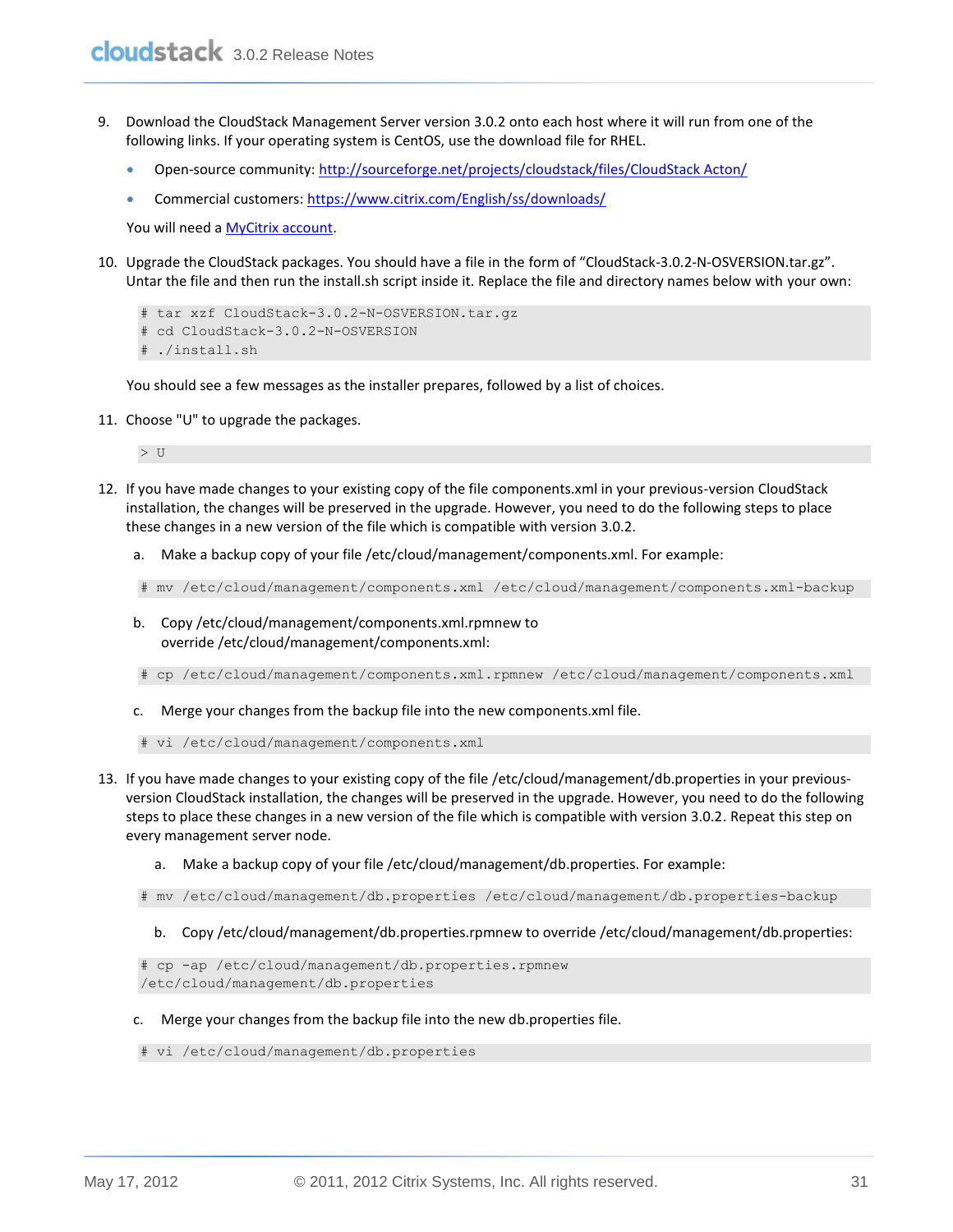- <span id="page-31-1"></span>14. On the management server node, run the following command. It is recommended that you use the command-line flags to provide your own encryption keys. See [Password and Key Encryption](#page-14-0) on pag[e 15.](#page-14-0)
	- (Optional) For encryption\_type, use file or web to indicate the technique used to pass in the database encryption password. Default: file.
	- (Optional) For management server key, substitute the default key that is used to encrypt confidential parameters in the CloudStack properties file. Default: password. It is highly recommended that you replace this with a more secure value.
	- (Optional) For database\_key, substitute the default key that is used to encrypt confidential parameters in the CloudStack database. Default: password. It is highly recommended that you replace this with a more secure value.

```
# cloud-setup-encryption -e <encryption type> -m <management server key> -k
<database_key>
```
When used without arguments, as in the following example, the default encryption type and keys will be used:

# cloud-setup-encryption

- 15. Repeat step[s 9](#page-30-0) [14](#page-31-1) on every management server node. If you provided your own encryption key in step [14,](#page-31-1) use the same key on all other management servers.
- 16. Start one Management Server. Do not start the other Management Servers yet.

# service cloud-management start

<span id="page-31-0"></span>17. When the UI becomes accessible (at http://<your.management.server.ip>:8080/client), log in with the user ID "admin" and your root administrator password. Click Domains, then click the ROOT domain. Click the Update Resource Count button. This will refresh the resource count and generate the table deleted in step [8.](#page-29-0)

| ROOT<br><b>Domains</b><br>ñ |                       |               |
|-----------------------------|-----------------------|---------------|
|                             |                       |               |
| ROOT                        | Details               |               |
|                             |                       |               |
|                             |                       | View Accounts |
|                             | Update Resource Count | $\mathbf{z}$  |
|                             | ROOT<br>Name:         |               |

18. Start the other Management Servers by running this command on each Management Server host:

```
# service cloud-management start
```
19. Start all Usage Servers (if they were running on your previous CloudStack version). Perform this on each Usage Server host.

# service cloud-usage start

20. In the CloudStack Administrator UI, check the status of the hosts. All hosts should come to Up state (except for those that you know to be offline). You may need to wait 20 or 30 minutes depending on the number of hosts you have. Do not proceed to the next step until the hosts show in Up state. If the hosts do not come to the Up state, contact support.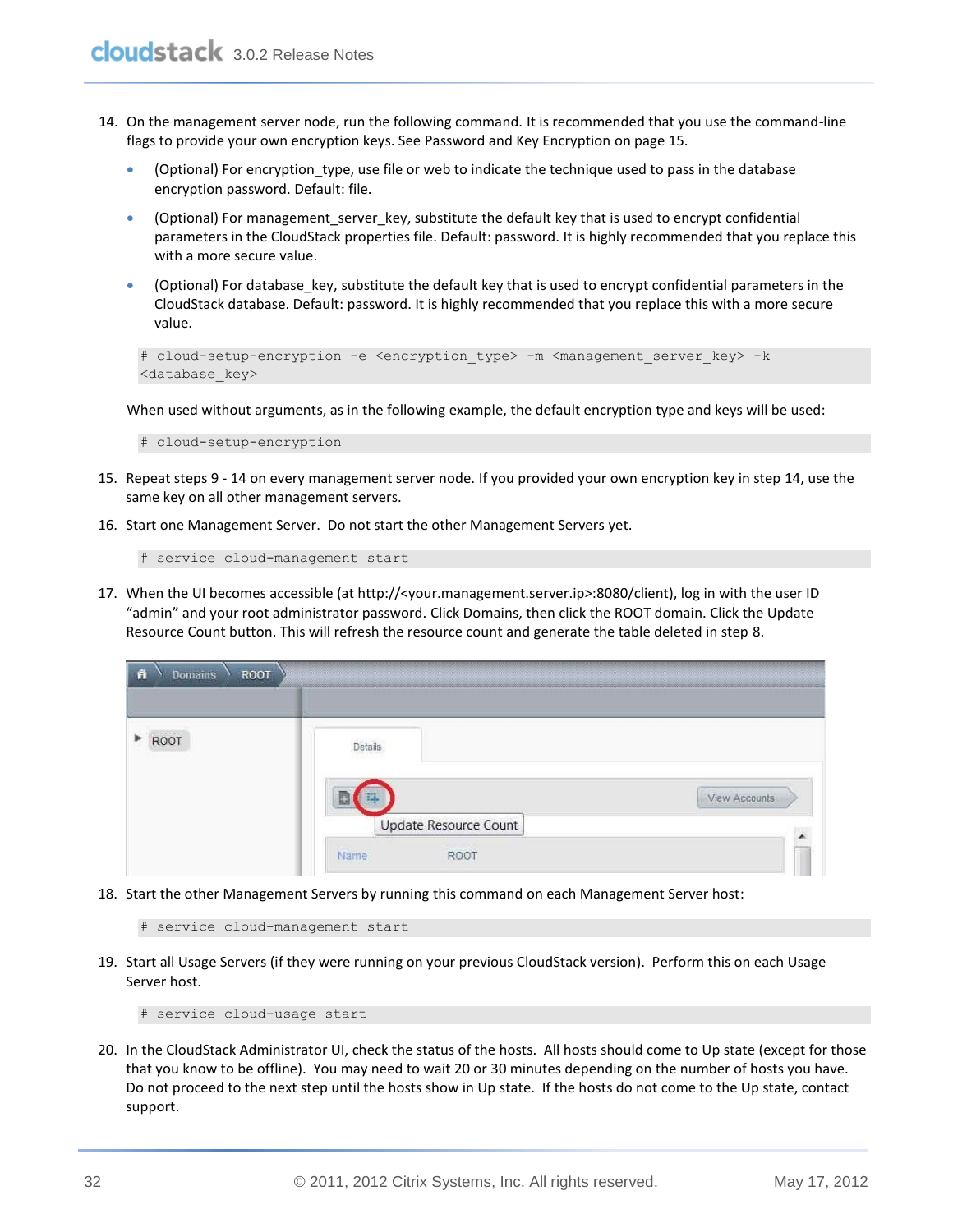21. Run the following command to stop, then start, all Secondary Storage VMs, Console Proxy VMs, and virtual routers. Run the command once on one management server. Provide the IP address of the MySQL instance, the MySQL user name, and the database password for that user. In addition to those parameters, provide the "-a" argument.

For example:

# nohup cloud-sysvmadm -d 192.168.1.5 -u cloud -p password -a > sysvm.log 2>&1 &

This might take up to an hour to run, depending on the number of accounts in the system. After the script terminates, check the log to verify correct execution:

# tail -f sysvm.log

The content should be like the following:

```
Stopping and starting 1 secondary storage vm(s)...
Done stopping and starting secondary storage vm(s)
Stopping and starting 1 console proxy vm(s)...
Done stopping and starting console proxy vm(s).
Stopping and starting 4 running routing vm(s)...
Done restarting router(s).
```
22. If you would like additional confirmation that the new system VM templates were correctly applied when these system VMs were rebooted, SSH into the System VM and check the version. Use one of the following techniques, depending on the hypervisor.

XenServer or KVM:

o SSH in using the link local IP address of the system VM. For example, in the command below, substitute your own path to the private key used to log in to the system VM and your own link local IP.

# ssh -i <private-key-path> <link-local-ip> -p 3922

o Run the following command on the XenServer or KVM host on which the system VM is present:

# cat /etc/cloudstack-release

The output should be like the following:

Cloudstack Release 3.0 Mon May 7 15:10:04 PST 2012

#### ESXi:

o SSH in using the private IP address of the system VM. For example, in the command below, substitute your own path to the private key used to log in to the system VM and your own private IP.

ssh -i <private-key-path> <private-ip> -p 3922

o Run the following command on the Management Server:

# cat /etc/cloudstack-release

The output should be like the following:

```
Cloudstack Release 3.0 Mon May 7 15:10:04 PST 2012
```